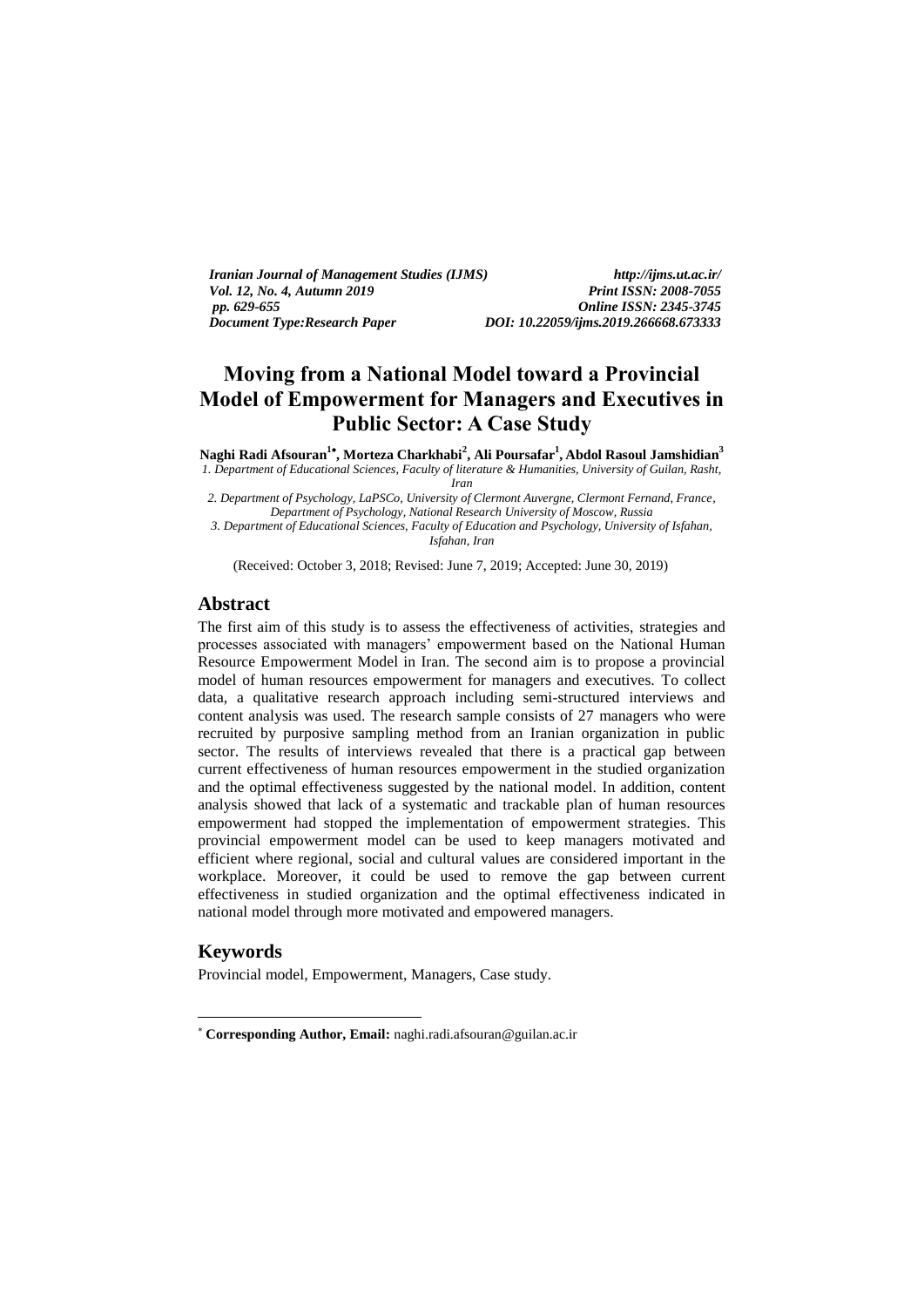# **Introduction**

Over the past two decades, organizations are witnessing fast and unpredictable changes in their structure (Meyerson & Dewettinck, 2012; Davis & Coan, 2015; Gilpin-Jackson, 2017). Increased global competition, rapid development of information technology, cognitive features of human resources and customers are reasons for these changes (Beer, 1991; Ongori, 2009; Baird & Wang, 2010; Alvesson & Sveningsson, 2015; Vantrappen & Wirtz , 2018). In such dynamic setting, majority of organizations are struggling not only to grow their economic and technological power but also to improve their social values which are considered as new challenges for organizations. (Delgoshaei, Tabibi & Pahlavan, 2007; Maitland & Thomson, 2014; Bruna, Chanlat & Chauvet, 2017). These needs and challenges reveal the importance of empowerment programs in order to empower the managers as a key source and competitive tool in organizations (Davari & Rezaee, 2003; Akbari, Hosseini & Ziyae, 2016; Kundu, Kumar & Gahlawat, 2019). A part of this importance is related to its undeniable role in creating characteristics such as confidence, creativity, innovation, and positive thinking to overcome occupational problems (Hendry & Pettigrew, 1990; Papaioannou, Kriemadis, Alexopoulos, Vrondou & Kartakoullis, 2011). The other part is related to the finding that empowered managers within organizations are enabled to be more flexible and responsive which promote both individual and organizational performance (Chua & Iyengar, 2006; Jose & Mampilly, 2014; Kundu, Kumar & Gahlawat, 2019).

Consistent with the global growing attention to the empowerment programs of managers, Iranian public organizations have started to design and use more updated versions of human resources empowerment programs for their managers (Iranian Empowerment Foundation of human Resources, 2008). This urges Iranian researchers to develop and use more specified models of human resources empowerment in which regional, social and cultural values of a particular setting are considered as important elements in motivating individuals to participate in empowerment programs as well as to act according to their learning from these programs. The outcome of using such models would be training managers that are able to make fast decisions and quick responses to any unpredictable situation (Ongori,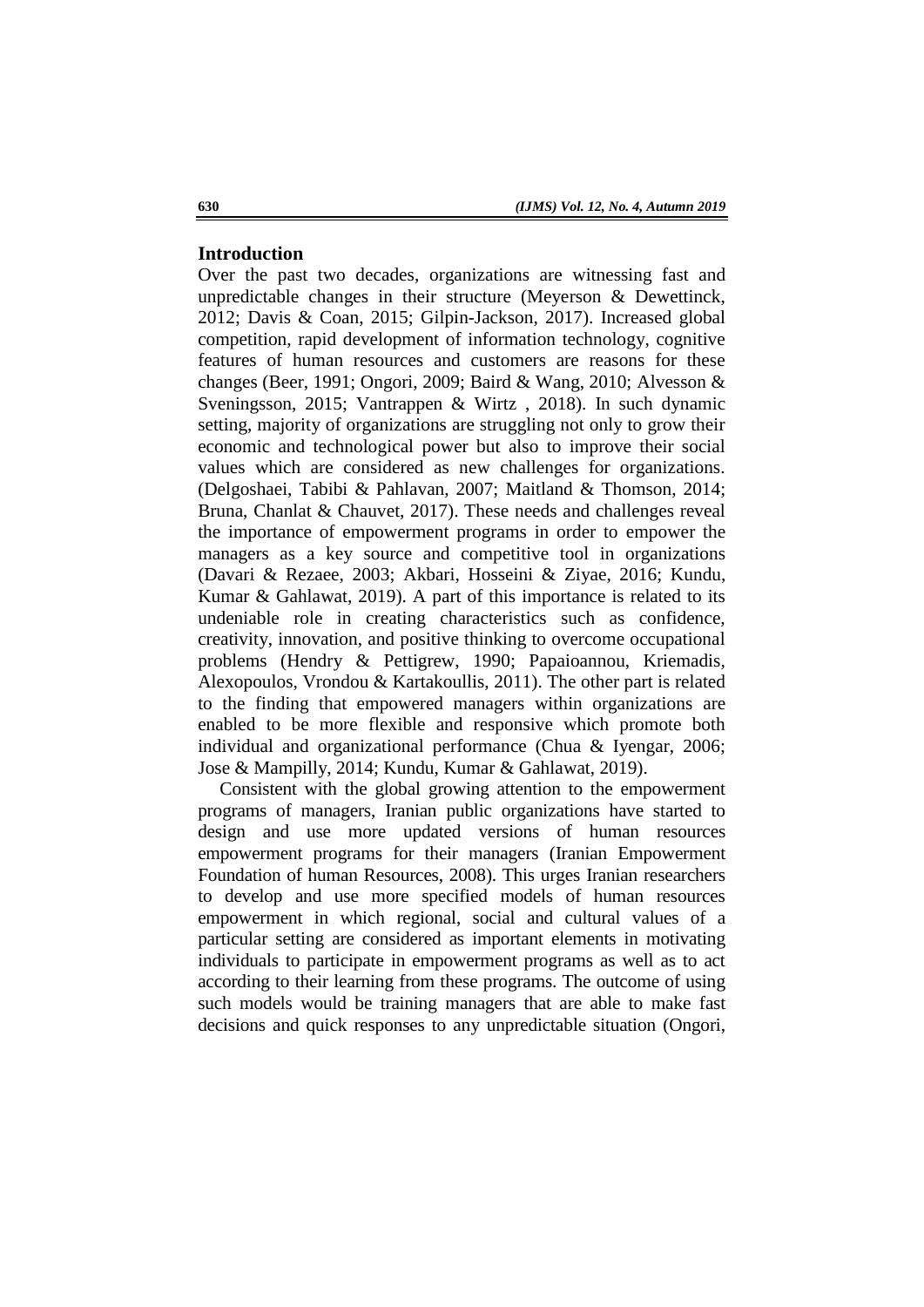2009; Leonard, Lewis, Freedman & Passmore, 2013; Chow, 2018). Accordingly, the first aim of this study is to compare the current human resources empowerment model in our studied organization with the Iranian model of human resources empowerment to detect the theoretical and practical gaps between these two. The second aim is to propose a provincial model of empowerment for managers based on the findings of this study.

We believe that this study contributes to literature in three different areas: first, we only focus on managers and executives as the target of human resources empowerment program. A glance at the scientific literature shows that little is known on the target group. Second, we propose a provincial model of empowerment for managers in which regional culture, regional condition, and particular organizational climate are respected. Finally, we use a combination of semi-structured interviews and content analysis to collect data and find the gaps.

#### **Research Background**

Empowerment as an organizational construct has been considered by various scientific disciplines (Pines, Rauschhuber, Cook, Norgan, Canchola, Richardson, & Jones, 2014; Isaksson, Hajdarevic, Abramsson, Stenvall & Hornsten, 2014). Perhaps that is the reason why recent reviews have not been able to present a clear definition of this concept (Zimmerman, 1990). Empowerment, in its most general sense, refers to the ability of individuals to gain understanding and control over personal, social, economic and political forces in order to take action which helps them to improve their performance (Israel, Checkoway, Schultz & Zimmerman, 1994; Ambad & Bahron, 2012; AL-Rousan, 2014). Also, it is characterized as the process by which individuals and communities are enabled to have greater control, efficacy, and social justice over daily challenges (Solomon, 1976; Fawcett, White, Balcazar, Suarez-Balcazar, Mathews, Paine, Seekins & Smith, 1994; Israel et al., 1994; Nauman, Khan & Ehsan, 2010, Daronkolaee, Esmaeili & Nikaeen 2014; Pigeon, Montani & Boudrias, 2017). The different definitions represent that in the center of empowerment process are functions that form individual and collective properties and improve the efficiency and fairness of organizational contexts which govern the use of these properties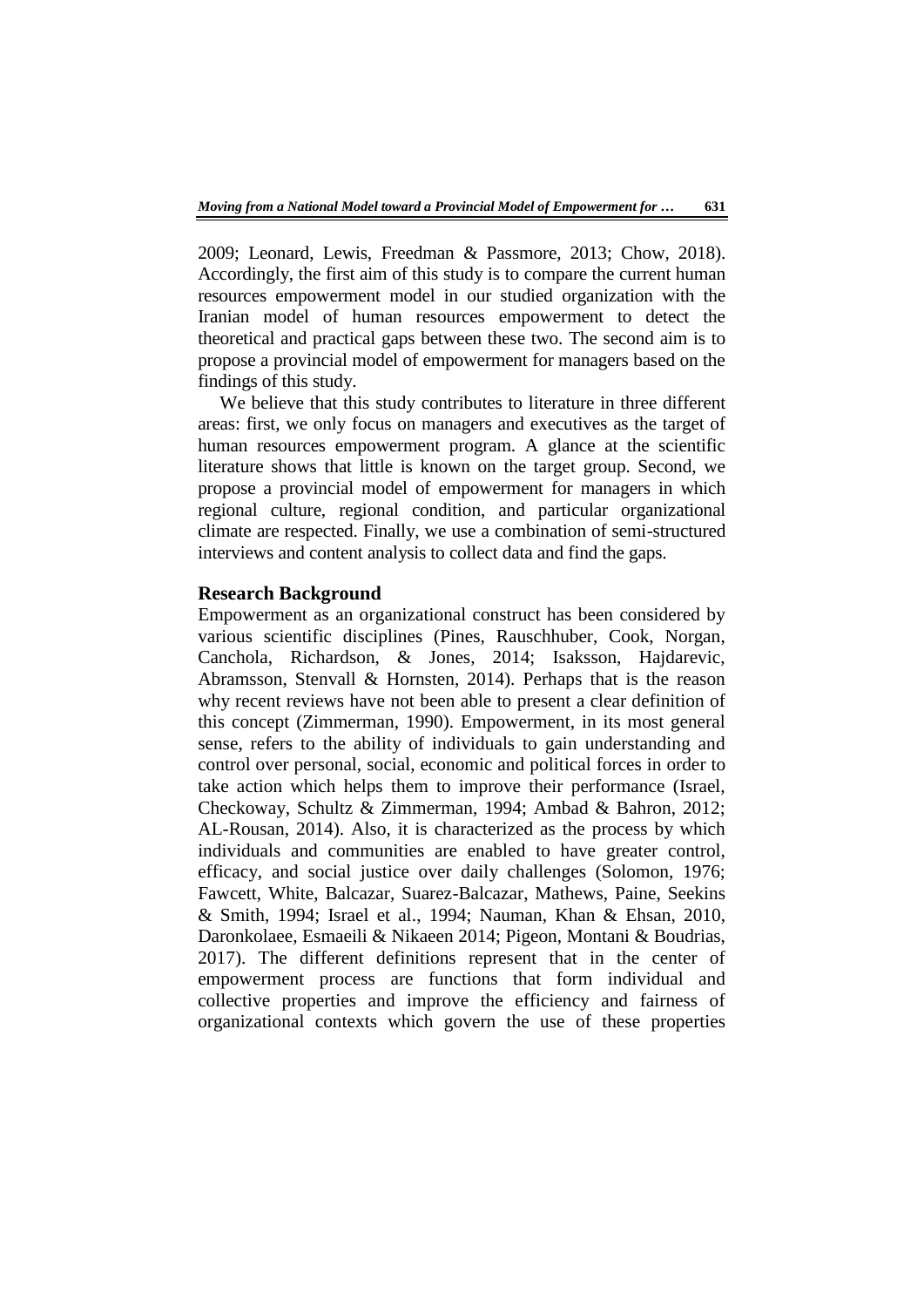(Smith, 2008). As such, it might be easier to define empowerment by its absence but still difficult to be defined in action because it varies from an individual and culture to another (Rappaport, 1984).

Reviewing the prior studies shows that there have been different models including mechanical, organic, social, and Iranian human resources empowerment to reveal the nature and mechanism of empowerment among organizational staffs. Accordingly, staff empowerment from different mechanical and organic models yields various definitions. From a mechanical standpoint, empowerment refers to authority delivery to the employees which is a process in which a manager provides a bright insight and draws a plan for reaching it within the organization (Foy, 1997; Blanchard, Carlos & Randolph, 2001). Based on the organic model, empowerment is not what managers do but it is the staff perception of their roles in organization. Managers can provide necessary context for staff empowerment through paying attention to the motivational needs of their staff (Conger & Kanungo, 1988). As a motivational concept, empowerment consists of five aspects of self-effectiveness, selfdetermination, meaning, impact, and trust in others (Spreitzer, 1995; Thomas & Velthouse, 1990; Ugeoro, 2006).

Empowerment concept can also be discussed as a social model. In this regard, Page and Czuba (1999) state that empowerment has three main elements including: (1) it is a multi-dimensional concept, (2) it has a social aspect, and (3) it is a process. It is multi-dimensional which means it occurs within sociological, psychological, economic, and other dimensions. Empowerment also occurs at various levels, such as individual, group, and community. Empowerment is a social process since it occurs in relation to others, and it is a process along a continuum. Other aspects of empowerment may vary on the basis of the specific context and people involved, but these three elements remain constant. The extent to which the empowerment is understood also varies based on perspectives and contexts. It should be mentioned that the empowerment has positive influences on employees' attitudes and behaviors. In the attitudinal domain, it increases job satisfaction, reduces job stress and job uncertainty and in the behavioral domain it increases self-confidence, adaptability and development of the ability to deal with the customers (Rafiq & Ahmed, 1998).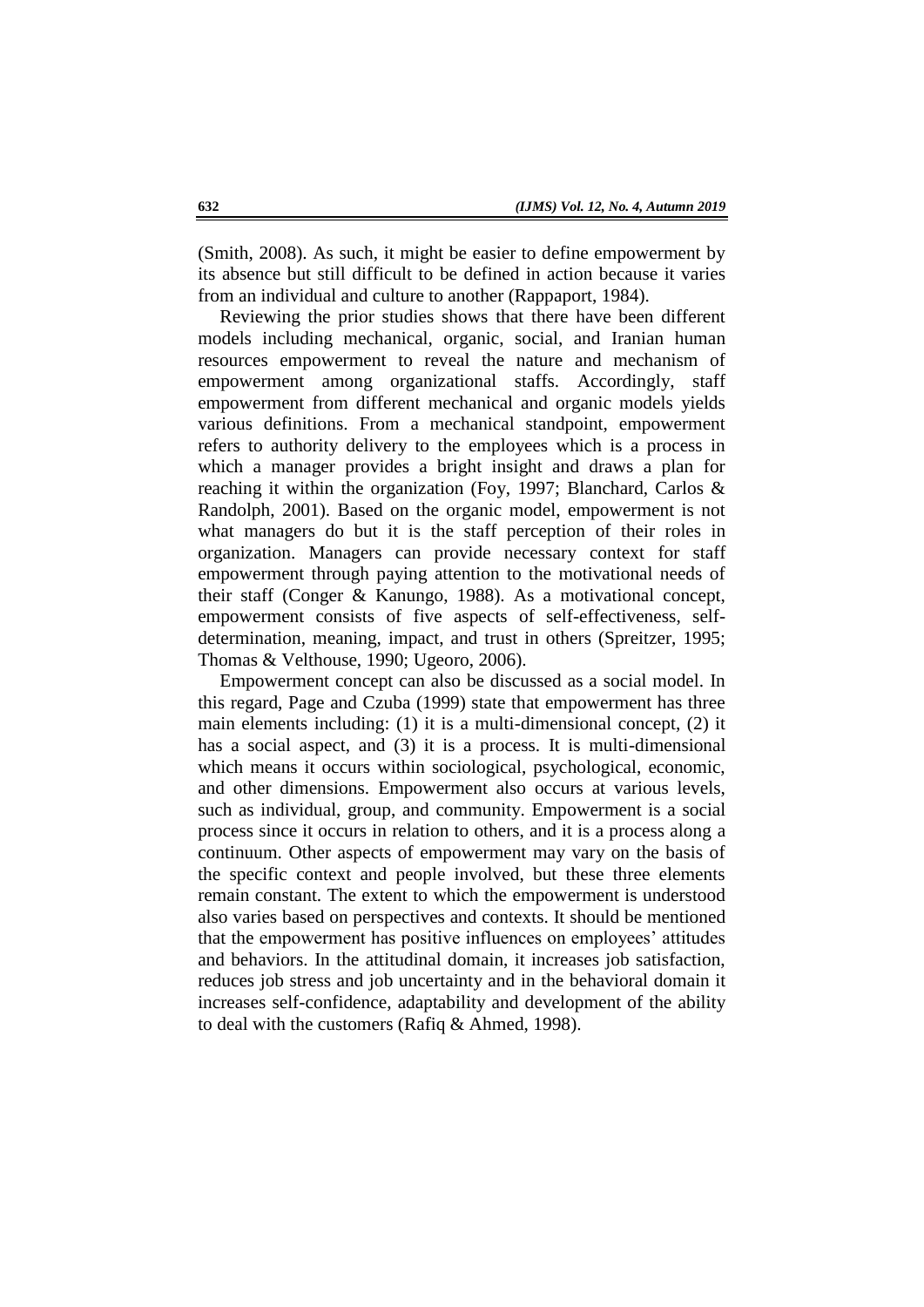The latest model is the Iranian model of human resources empowerment which was developed by Iranian Empowerment Foundation of human Resources (2008), based on the European Foundation for Quality Management  $(EFQM)^1$ . As it can be seen in Figure 1, this model is composed of two main elements of leadership (including the sub-elements of strategy, empowerment procedure, and encouragement) and learning (including the sub-elements of participation, innovation, and key performance). We use this model as a reference to explain our research findings since it is matched with Iranian organizations' context and it also provides more theoretical and practical explanations for our research purposes.



**Fig. 1. The National Iranian model of Human Resource Empowerment (Iranian Empowerment Foundation of human Resources, 2008)**

-

<sup>1.</sup> https://www.efqm.org/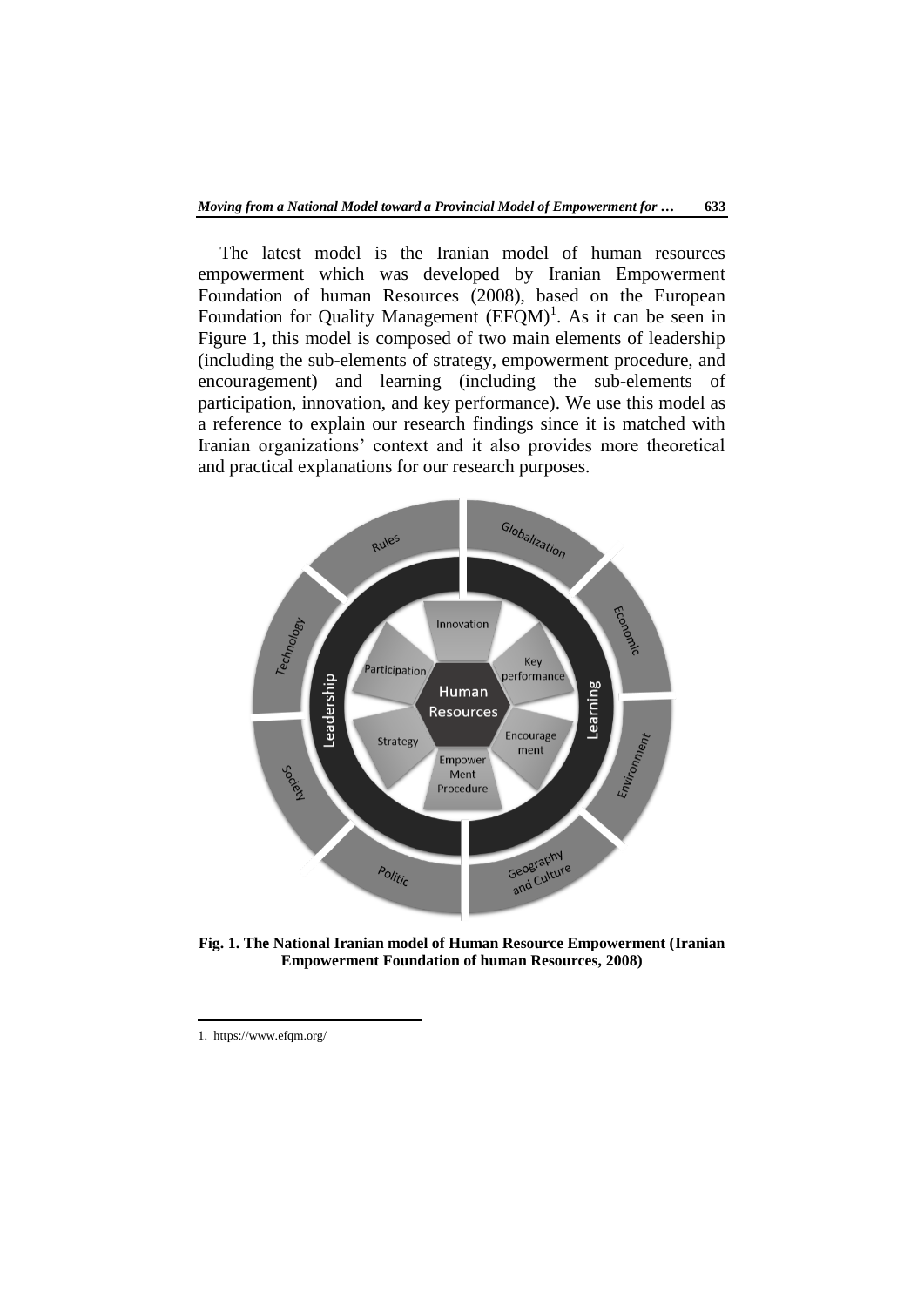Table 1 summarizes all the mentioned empowerment models on the empowerment of employees from a historical standpoint to the present time:

| <b>Models</b>                                      |                      | <b>Definition</b>                                    | Goal                                                    | <b>Strategy</b>                                                         | <b>Theorist</b>                                                      |
|----------------------------------------------------|----------------------|------------------------------------------------------|---------------------------------------------------------|-------------------------------------------------------------------------|----------------------------------------------------------------------|
| Mechanical<br>Model                                |                      | Empowerment is<br>delegating                         | Strengthening                                           | Distribution of<br>power and<br>authority                               | Foy (1997)<br>Blanchard et al.<br>(2001)                             |
|                                                    | Cognitive<br>View    | Empowerment is<br>motivating                         | Enabling                                                | Self-sufficiency                                                        | Conger $&$<br>Kanungo, (1988)                                        |
| Organic<br>Model                                   | Motivational<br>View | Empowerment is<br>releasing intrinsic<br>forces      | Increasing<br>intrinsic<br>energy                       | Self-efficacy,<br>autonomy,<br>efficiency, job<br>significance<br>trust | Thomas $&$<br>Velthouse<br>$(1990)$ ,<br>Spreitzer(1995)             |
| Social<br>Model                                    |                      | Empowerment is<br>a process                          | Positive<br>attitudes and<br>behaviors                  | Relationship to<br>others                                               | Page & Czuba<br>(1999)                                               |
| Iranian Model<br>of Human Resources<br>Empowerment |                      | Empowerment is<br>recognizing<br>potential abilities | Discovering<br>the needed<br>criteria for<br>empowering | Working on<br>learning and<br>leadership                                | Iranian<br>empowerment<br>foundation of<br>Human<br>Resources (2008) |

**Table 1. A summary of the most important old and new models of empowerment**

#### **Human resource empowerment in Iran**

For several reasons human resources empowerment has been neglected in Iran: the inaccuracy of organizational goals, lack of a scientific definition of the job in some organizations, poor performance assessment, ambiguous indicators for measuring manpower productivity, and uncompetitive working climate (Hodavand & Sadeghian, 2007). In this regard, Monfared and Zamani (2005) showed that there is a significant difference between the important rate of human resource improvement criteria in Iranian organizations and our studied organization. Indeed, this difference occurs between what human resource programs are suggesting to these organizations and what these organizations are performing. In this regard, Delgoshaei et al., (2007) state that the organizations' leaders may play a meaningful role in closing the gap and contributing to the success rate of human resources programs in organizations. Moreover, most of the Iranian organizations only rely on the current general training programs to empower their employees. However, the study of Zareimatin, Mohammadi elyasi and Saenati (2007) showed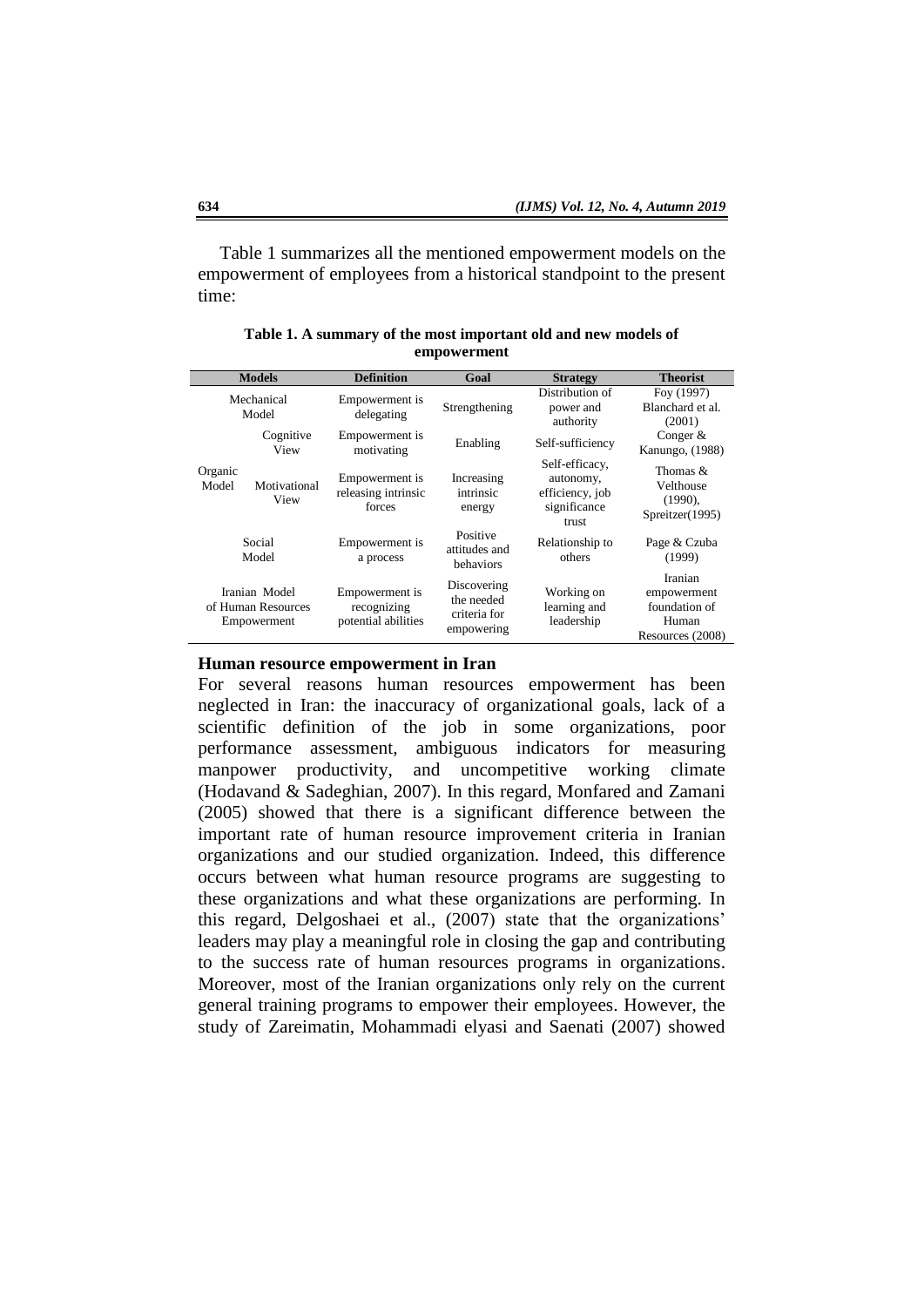that the training courses can not necessarily enhance employees' empowerment in an organization. These issues require organizations to review their previous empowerment training programs and apply more updated training courses within their organization.

The studied organization in Iran is no exception to such challenges on its human resources empowerment program. During the five-year period of fifth development plan some important changes have been done in relation to mission, structure, management, politics, procedures and, in particular, human resources empowerment in the studied organization. Apart from the efforts, the empowerment activities and the adapted methods have received minor attention. Therefore, the first important question in the studied organization was what provincial model of empowerment would be best suited to this organization to enhance the human resource empowerment of managers and executives. To respond this question, we interviewed top organizational managers and investigated all documents related to human resources empowering using the methods which are described below.

# **Method**

#### **Research design**

According to the main purpose of this study, we used a qualitative research approach. In this regard, we applied interview and content analysis techniques to gather our data since these two are the most common tools for the collection of qualitative data (Razavieh, 2015).

#### **Participants**

Primary data source was all the top managers and executives of the studied organization. Secondary data source included all of the available documents related to human resources empowerment between the years of 2014 and 2015. To conduct the interviews, 27 top managers (59.25% men and 40.74% women) were selected through non-random (purposive) sampling method in which their departmental position and their work experience were taken into account. Table 2 shows more demographic information about the sample of this study.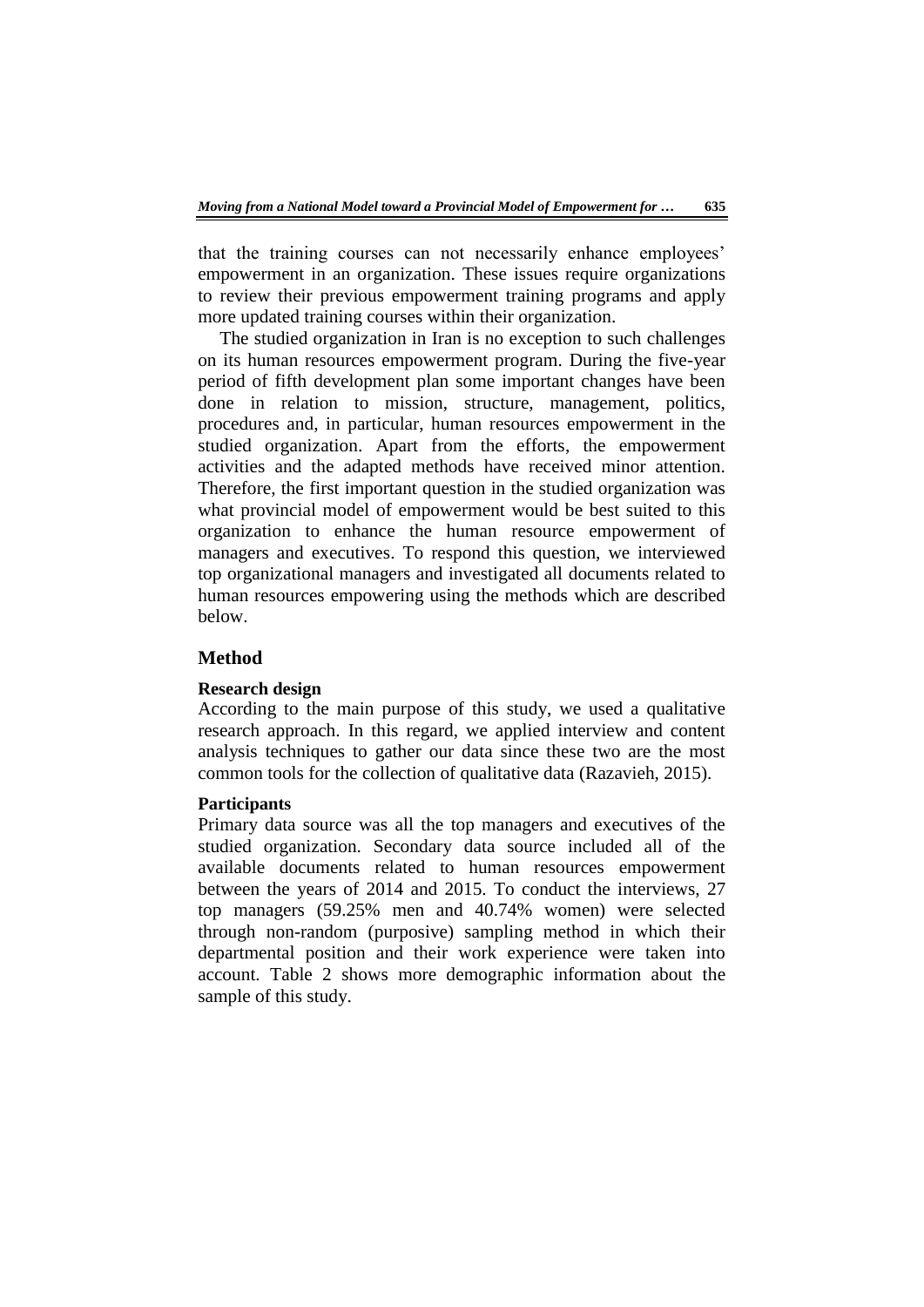| <b>Demographic Variables</b> | <b>Frequency</b> |    |
|------------------------------|------------------|----|
|                              | Bachelor         | 12 |
| Education                    | Master           |    |
|                              | Ph.D             | n  |
|                              | $1-10$ years     |    |
| work Experience              | $10-20$ years    | 12 |
|                              | $20-30$ years    |    |

**Table 2. Demographic information of the participants in the structured program**

#### **Procedure**

We used semi-structured interviews and content analysis of the documents related to the empowerment activities in the studied organization to collect data. First, the structure and content of the interviews have been developed based on Iranian human resource empowerment model. Second, the content and questions of the interviews were checked and confirmed by two academic professors and two organizational experts. Third, we followed the ethical approval process and got permission from the studied organization to gather our data. Fourth, to organize the interviews, we used the organizational chart in which the position, department and the managerial area of each manager was indicated. As a next step, we contacted each senior manager using email and set an appointment time with him/her. It should be mentioned they received enough information regarding the purpose of interview and the time needed to conduct this interview via the same email. Each interview lasted about three hours. We continued the interviews to a saturation level in which there was no new point or comment in their opinion. After each interview, we recorded the answers using a paper and pencil as well as an electronic recorder. Moreover, we found all available documents within the studied organization to analyze the activities associated with the human resources empowerment.

#### **Data analysis**

We applied a content analysis method to analyze our data. Content analysis is "a research technique for making replicable and valid inferences from texts (or other meaningful matter) to the contexts of their use" (Krippendorff, 2004, p. 18). Accordingly, the information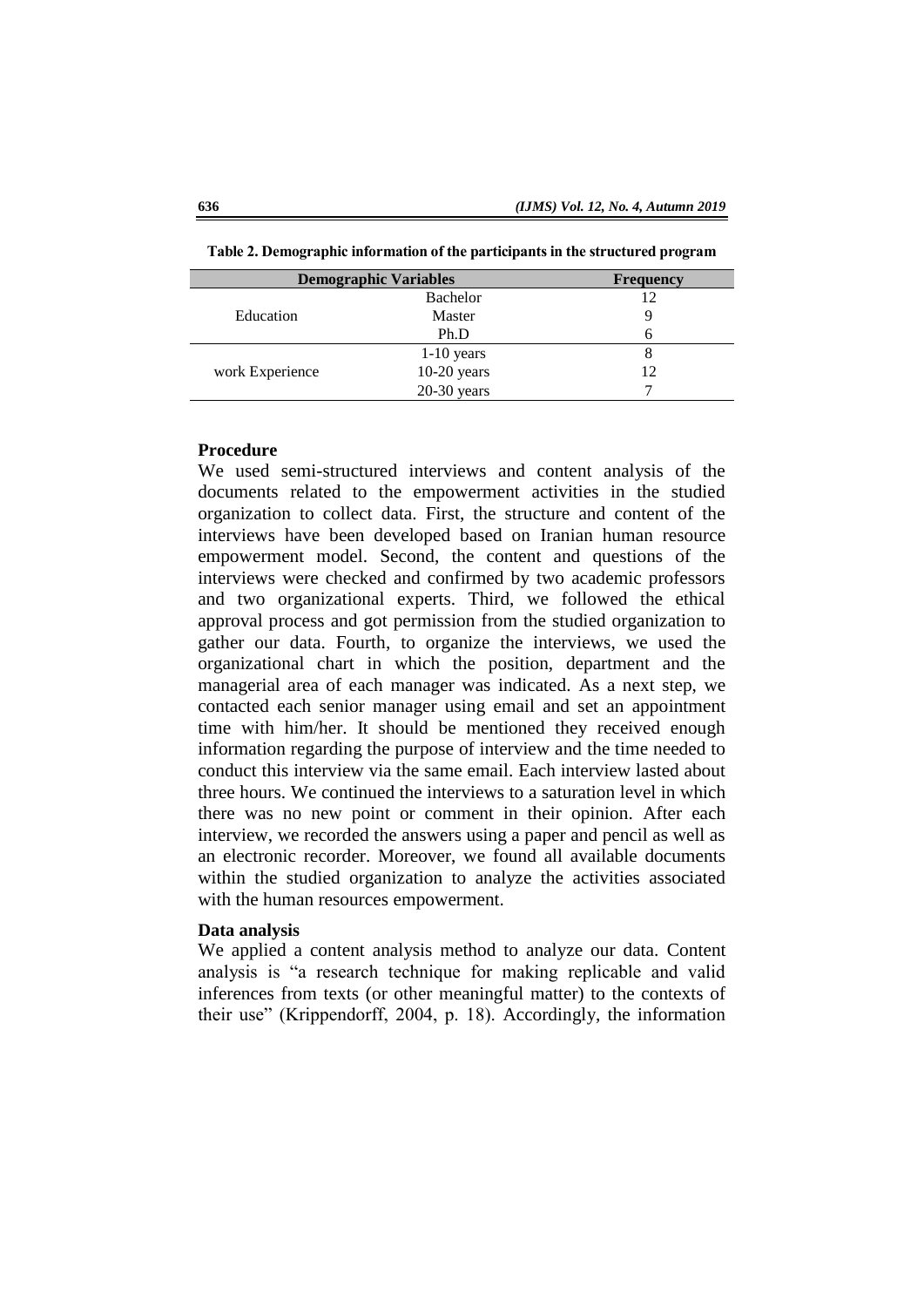obtained from the interviews and documents has been analyzed using a content analysis method based on the items indicated in Table 3.

**Leadership dimension**<br>trategies of empowerment **Learning dimension**<br>Participation Strategies of empowerment Empowerment processes (information sharing, devolution, autonomy and independence in work, replacing autonomous teams with hierarchies) Innovation Encouragement Key Functions

**Table 3. The items used in the semi structured interviews** 

#### **Results**

The findings of this study are presented in three sections. First, we evaluate the effectiveness of the practical empowerment activities within the organization through content analysis and semi-structured interview. Second, we investigate the strategies and processes of human resources empowerment within the organization using those same methods. Third, using our findings, we propose a provincial model of human resources empowerment for managers within the organization.

#### **1. To evaluate the effectiveness of the practical empowerment activities**

# **First step: content analysis**

The first objective of our research was evaluating the effectiveness of the practical empowerment activities in the studied organization. To do this, we reviewed all available documents and conducted interviews with senior managers and executives.

All available documents including the annual evaluation forms of job performance related to human resources empowerment in the years of 2014 and 2015 within the organization were analyzed to evaluate the effectiveness of the practical actions. We selected this time framework because this was such a milestone for this organization since it has received official instructions to develop its human resources management programs. Table 4 briefly indicates these results: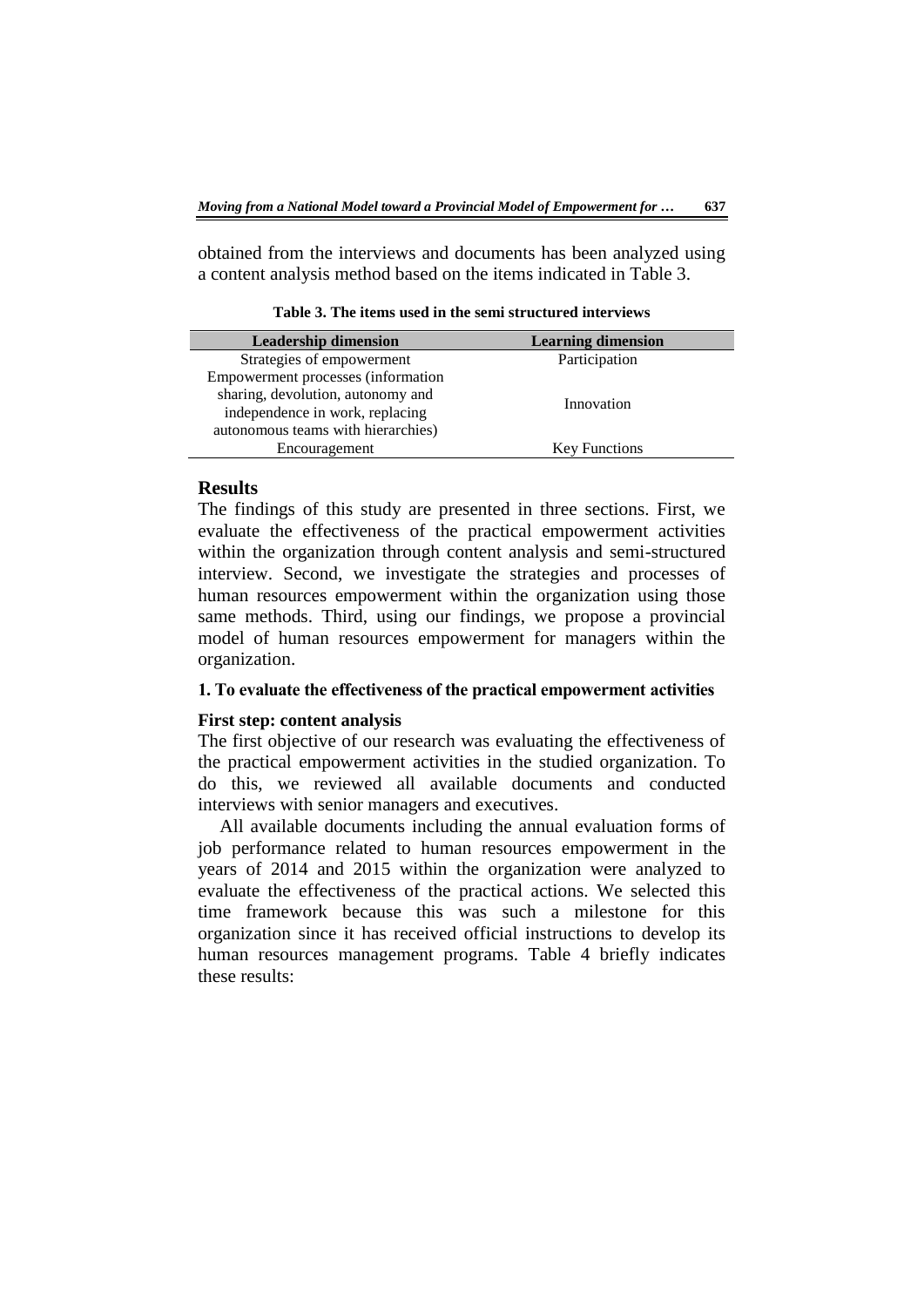#### **Table 4. The most important practical activities related to human resources empowerment within the organization**

|                | $2014$ year                                                                                |
|----------------|--------------------------------------------------------------------------------------------|
| $\mathbf{1}$   | Caring to suggested issues and polling implementation system.                              |
| $\mathbf{2}$   | Caring to employee's participation rate in suggestions analysis system.                    |
| 3              | Caring to expenditure reduction as a result of implemented suggestions.                    |
| 4              | Caring to working process precipitating and quality improvement.                           |
| 5              | Caring to internal performance evaluation system by using BSC and EFQM<br>models.          |
| 6              | Caring to implementation of IT training programs for the employees.                        |
| 7              | Caring to encouraging employees and punishing them in dealing with the<br>customers.       |
| 8              | Caring to codification and implementation of the approved training programs.               |
| 9              | Caring to implementation of experts' occupational career boundaries                        |
| 10             | Caring to job fitness between the jobs and job holders.                                    |
|                | $2015$ year                                                                                |
| $\mathbf{1}$   | Caring to codify worthiness declaration system.                                            |
| $\overline{c}$ | Caring to determine the specialized committees and practical capabilities.                 |
| 3              | Caring to delivering methods for suggestions and widening the spectrums of<br>rewarding.   |
| 4              | Caring to necessary mechanisms of the establishment and implementation of<br>PES.          |
| 5              | Caring to designing software and implementing computer-based evaluation<br>system.         |
| 6              | Caring to monthly and yearly self-evaluation reports.                                      |
| 7              | Caring to rules and regulations of employee's payment system based on<br>competency.       |
| 8              | Caring to receiving annual training plans from the head-centers and training<br>employers. |
| 9              | Caring to management reduction or investigating occupational epithets by<br>almost 20%.    |

The findings showed that a special attention was paid to some specific organizational features in 2014 (shown in table 4 such as implementing IT and other approved training programs); however, some other features such as establishing a quality management, exerting the approaches and techniques of TQM, ISO, 5S and implementation of approved proposals have been neglected. Furthermore, in 2015, effective activities have been done about key organizational features (shown in table 4 such as receiving annual training plans from the head-centers and training employers, and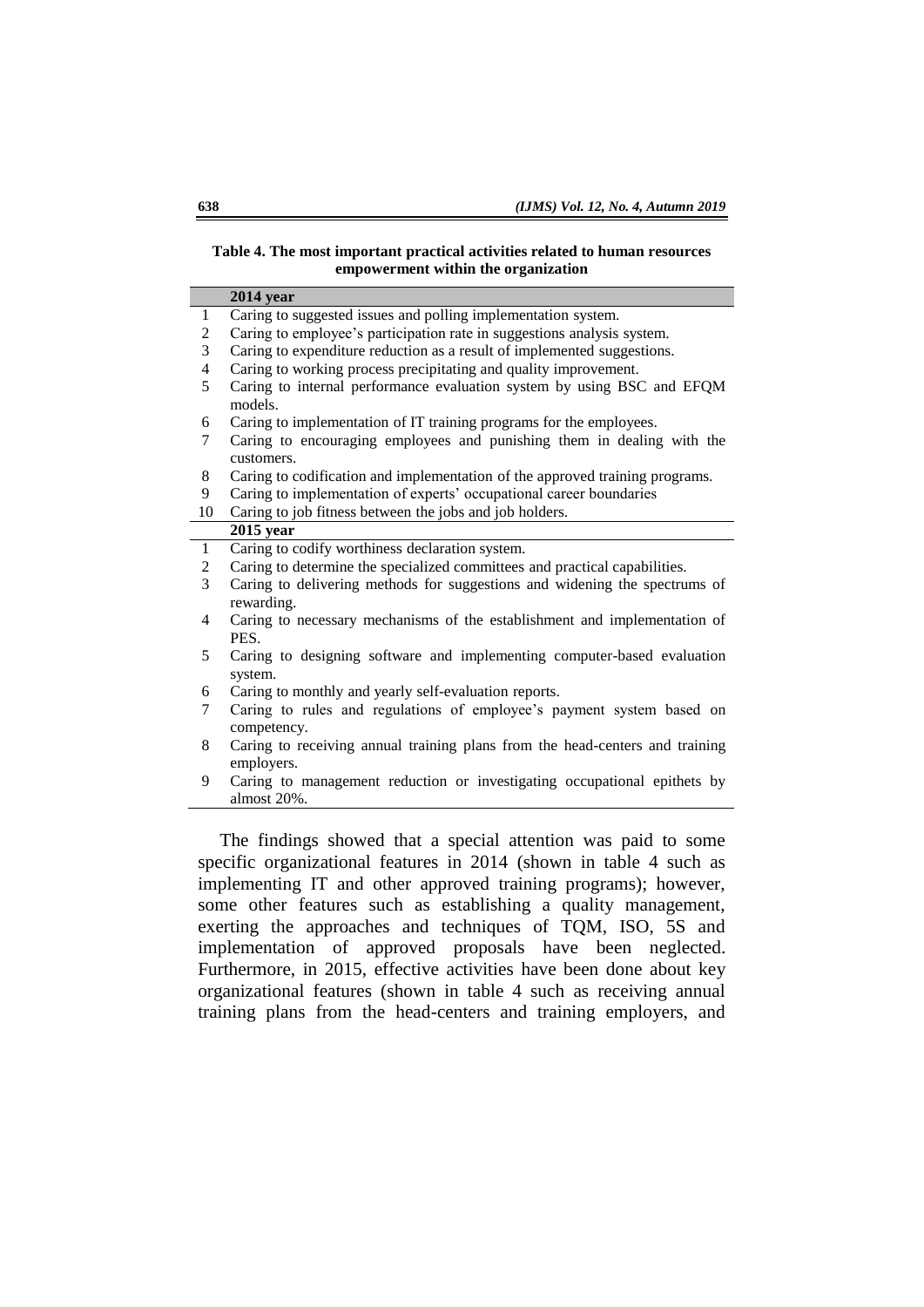monthly and yearly self-evaluation reports), while in some areas of human resources empowerment activities nothing has been done. Some of the neglected features were: lack of potential administrators database, poor participation of employees in forming these activities, lack or poor implementation of the suggested ideas, absence of computerized files of employees performance, poor employees satisfaction rate, poor content of IT training programs, inability in preparing 5% of well-behaved employees and 5% of poor-behaved ones for servicing positions.

# **Second step: interviews**

In a parallel process, we interviewed senior managers about the effectiveness of the practical empowerment activities in the organization and asked them 1) to describe the practical activities associated with empowerment programs within the past two years, and 2) to rate the extent to which these practical actions have been useful in empowering the human resources of the organization. The interviews showed that staff training and motivation have been the only practical activities for empowering employees during the time period. They stated that the training being done and the efforts of motivating emplyees have not had any significant effect on employees' empowerment. In other words, training could not empower them. Our interviews revealed that this has mainly been due to the impracticality of the training or its being irrelevant to the occupational needs and that they may not be as beneficial as they should be. On the other hand, motivating the employees is limited to financial supports and rewards; while some other essential factors such as job significance, upgrading the employees by respect and gratitude, promoting them based on expertise and qualification, showing respect to them, and enhancing tranquility in them have been neglected. Examples of the interviews are presented below:

# **Example 1:**

"The held training has not been effective because there was no fitness between the training and organizational tasks. Also, if I want to individually keep on the training courses it would not be possible. However, some courses like computer courses have been a little better. Unfortunately, this organization is trying to motivate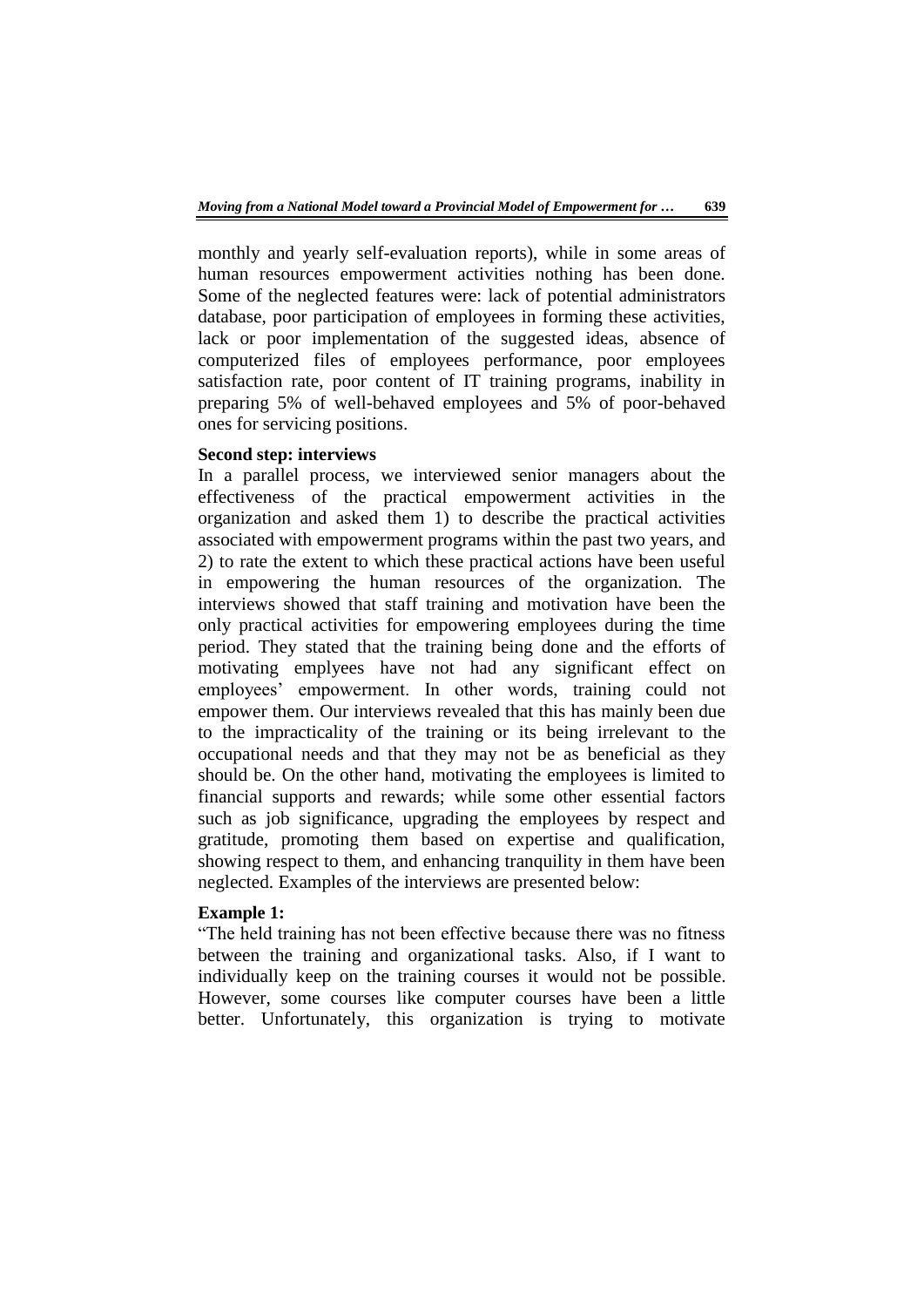employees only by focusing on financial incentives not considering job enrichment, promoting on the basis of competencies and respecting their preferences." (Male, 53 years, Planning Management department)

### **Example 2:**

"The courses were rich and with a good content. But they were not based on workplace requirements. This means on the one hand, they are not consistent with workplace needs and our workplace really does not need them! So, we cannot apply them practically. On the other hand, there is no regular investigation within our organization to evaluate the effectiveness of these courses" (Male, 41 years, Reengineering department)

# **2. To study strategies and processes of human resources empowerment**

#### **First step: content analysis**

The second objective of our research was to study the strategies of human resources empowerment and related processes in the studied organization through considering information sharing, devolution, and autonomy or work independence in all the subdivisions and within the boundaries of the organization, replacing hierarchies with autonomous teams. To reach this, all the relevant documents within the organization were analyzed. Our content analysis showed that the organization's goals and missions only cover the codified human resources strategies within the strategic planning (shown in table 5). However, no practical plan has been designed in the area of human resources empowerment, no viable strategy has been devised, and no operational plan has been performed. However, out of the empowerment processes, devolution only has received enough attention.

|  |  |  | Table 5. The human resources strategies used by the host organization |
|--|--|--|-----------------------------------------------------------------------|
|  |  |  |                                                                       |

|      |            | Moving toward where key positions are highly considered.                |
|------|------------|-------------------------------------------------------------------------|
|      |            | Continuous scientific planning to increase job satisfaction rate of the |
| 2015 | personnel. |                                                                         |
| ళ    |            | Moving toward fortifying organization leadership style by ideal models. |
| 2014 |            | Promoting and improving teamwork and aligning organizational and        |
|      |            | individual goals.                                                       |
|      |            | Optimal utilization of effective capitals in the organization.          |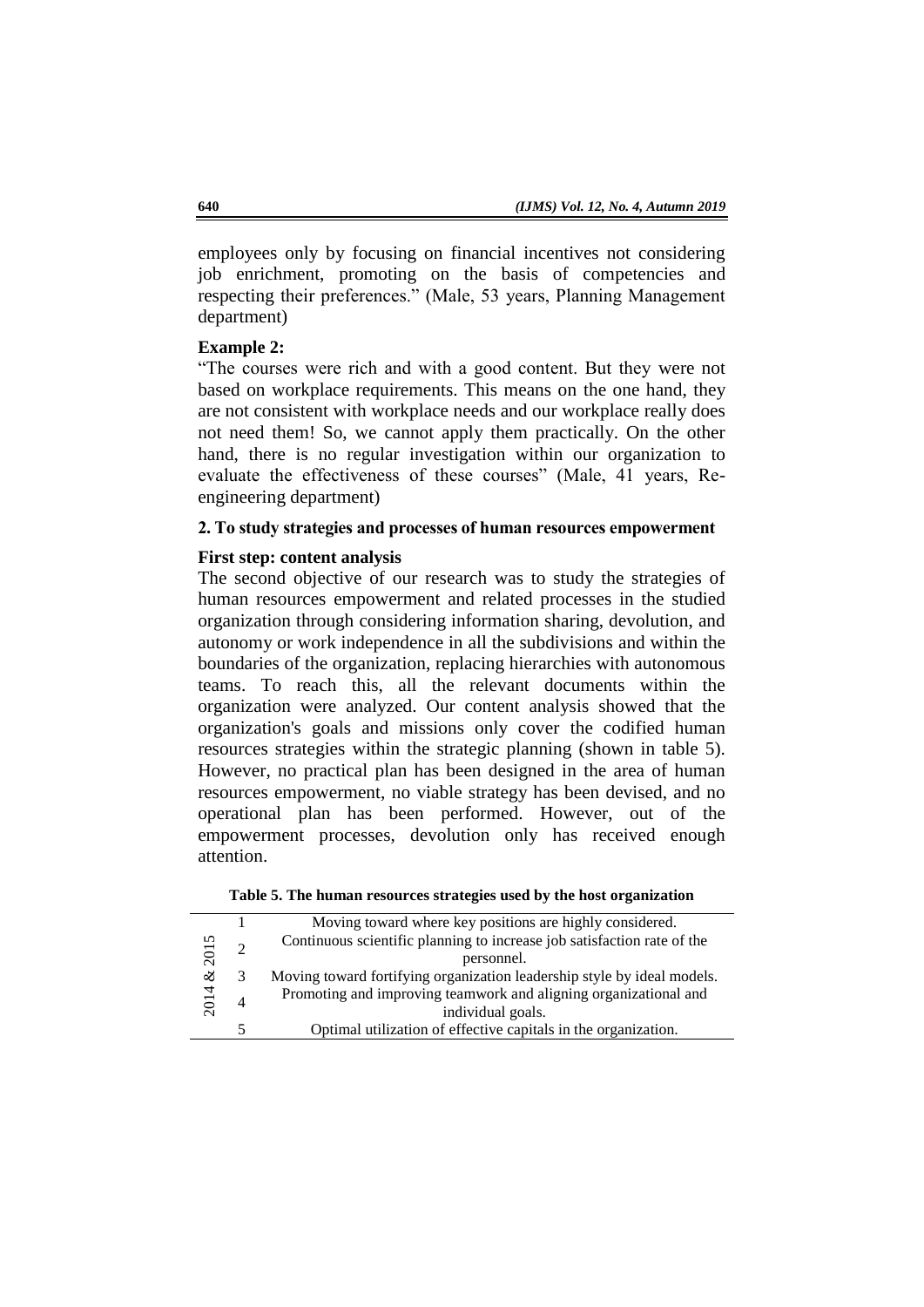#### **Second step: interviews**

In line with the second goal of this study, we conducted interviews with senior managers and executives to record their personal opinions about the existing empowerment strategies within the organization. Most of them believed that no organized strategy was assigned to empower their staff. Moreover, they stated that at the time there was no comprehensive empowerment program with a view toward future in the organization. This explicit acknowledge reveals that the process of human resources empowerment has been ignored in this organization. The sum of the components related to the process of human resources empowerment supports the notion that delegation has not been seriously taken into account in the organization. Below are examples of these interviews:

# **Example 1:**

"The strategy and process of empowerment are not considered in our organization because I feel that there is no systematic program for empowering human resources. For example, the delegation process is mostly related to personal relation and the trust of superior in subordinate, and not competency! Also, self-efficacy concept, authority, being effective, job significance and trust have not been taken into account here. This is because there is not work authority in our organization and all the works have become specified. It will limit our authority. Empowerment process in job design should be organically considered whereas the current job design is only based on task!" (Male, 44 years, finances and support department).

## **Example 2:**

"Senior managers are not interested in giving any delegation to subordinates. More precisely, they give a little freedom and delegation to subordinates but they do not care about the consequences of this little delegation. On the basis of this behavior, no senior managers feel any responsibility toward the delegated task to subordinates and if any mistake happens, these senior managers easily will say that the subordinate has made a mistake even if the mistake is from their side!" (Male, 38 years, department of basic studies and comprehensive plans).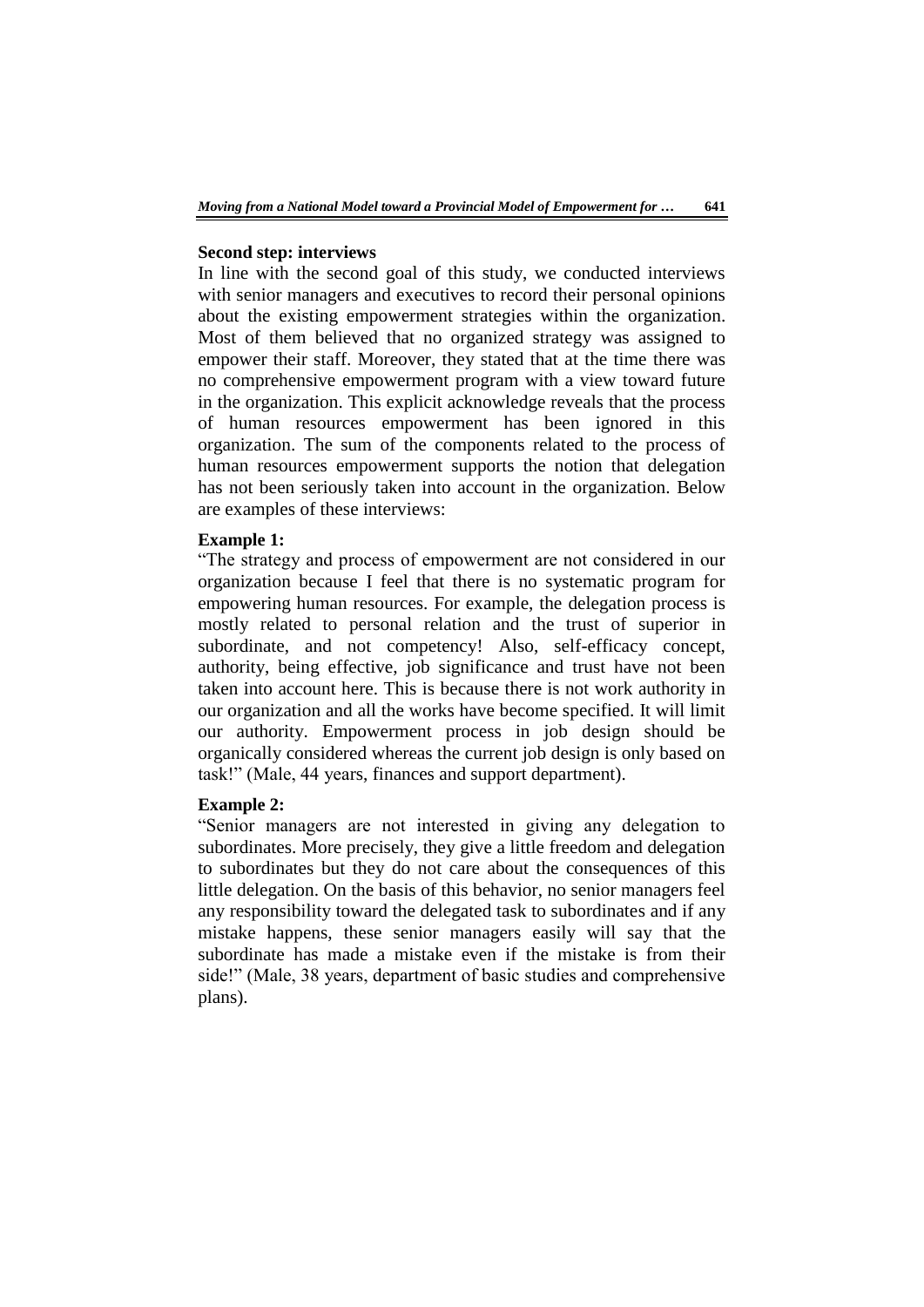# **Example 3:**

"Empowerment means delegating to staff, not with the aim of empowering employees but with the aim of motivating them. Unfortunately, this is not systematic and is more personalized such as a taste! Apart from this, a sense of autonomy, self-efficiency, being effective, confidence and job significance are considered in moral and job justification courses instead of empowerment planning!" (Female, 46 years, education and planning department).

# **Example 4:**

"A strategy codified in the field of human empowerment does not exist in this organization. Information sharing is at an average level, but there is no power for decision-making and action. Indeed, delegation is not taken seriously into account. There are powers in the range of job functions, but it may not delegate the authority of superior to another, except in special cases such as holidays! Lack of autonomous and independent teams is clear. In some cases, just committees might be formed in any department and they have just an advisory role, not executive!" (Male, 41 years, Re-engineering department).

# **3. To propose a provincial model of human resources empowerment**

#### **First step: Analyzing empowerment activities and strategies**

After reviewing the practical empowerment activities as well as the empowerment strategies, this is the time to pay an exact attention to the third aim which is to propose a domestic model of human resources empowerment for the managers in the host organization. The accurate analysis of activities and strategies related to managers and executive's empowerment showed that there was no organized plan to empower them. The only important empowerment activity was the *managers training* which also has not been successfully performed there. However, there have been several plans such as the gubernatorial organizations' development decreed by the Iranian government which was assigned to the organizations throughout the country in 2010, but they were, to some extent, related to the empowerment of human resources and not managers.

Further investigation of the strategies and processes of empowerment such as information sharing, devolution, autonomy and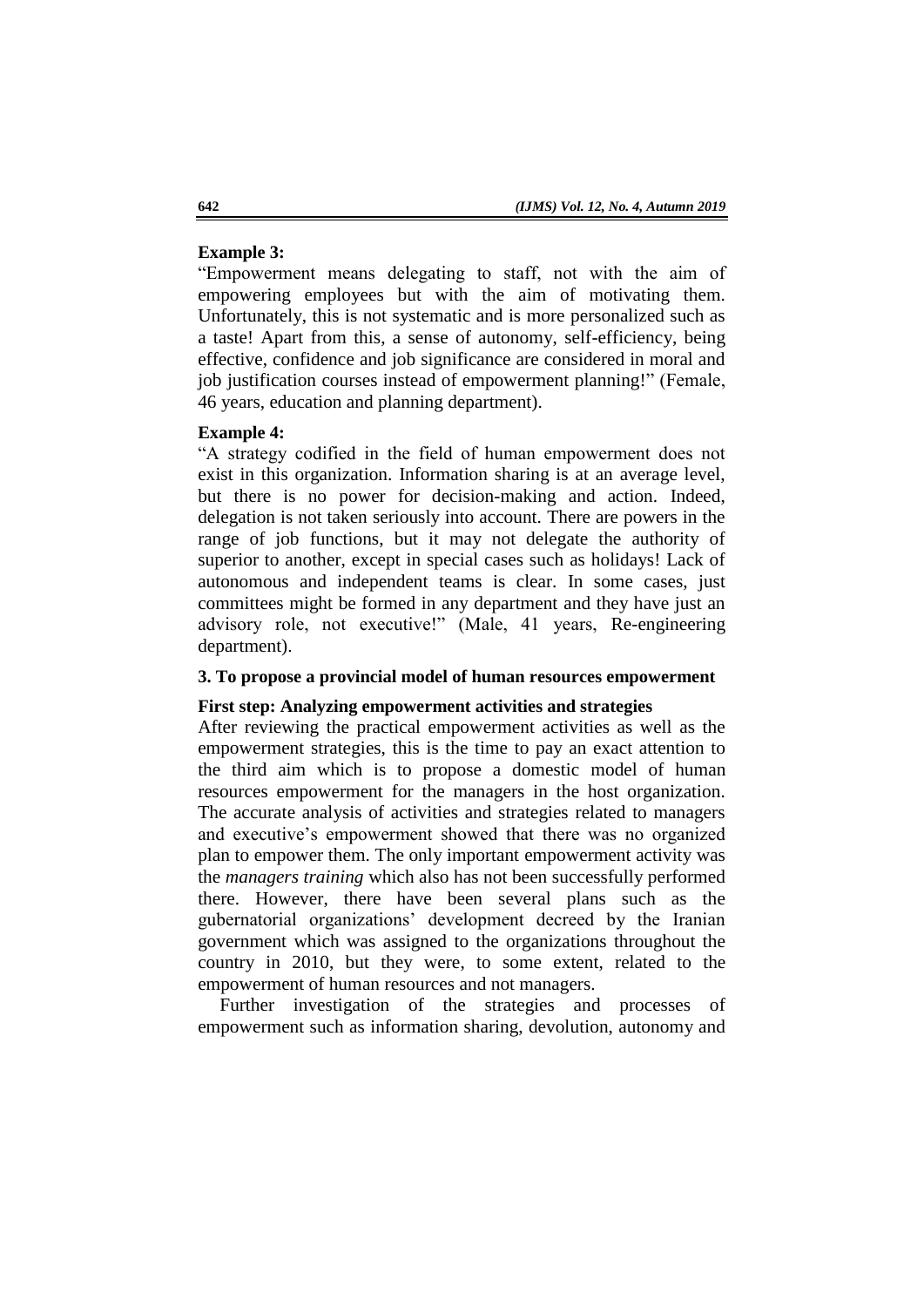independence at work, and replacing hierarchies with autonomous teams showed that in these areas there is no comprehensive organized plan. We may, therefore, conclude that empowerment processes and strategies in the organization have not been well-designed. Moreover, the interviews showed that the codified strategies are not included in the current empowerment processes such as information sharing, devolution, autonomy and independence within the organization, and replacing hierarchies with autonomous teams. Figure 2 shows the most important factors which can affect the proposed empowerment model.



**Fig. 2. Factors affecting empowerment among managers and executives** 

**Second Step: Analyzing requirements for raising a domestic model** According to the government's cabinet resolution in 2010, the administrative transformation plan contains seven decrees which most empowerment models must consider: having a logical view on government's size, having the transformations in the organizational structures, having the transformations in the management systems, having the transformations in the employment systems, training and improving the human resources of the government, having the plan of reforming the processes and methods of administrative technological development and keeping the dignity of the people in the country's administrative system.

The mentioned decrees were to cause developments in governmental organizations. Some of the plans concerning enhancement and empowerment of human resources have been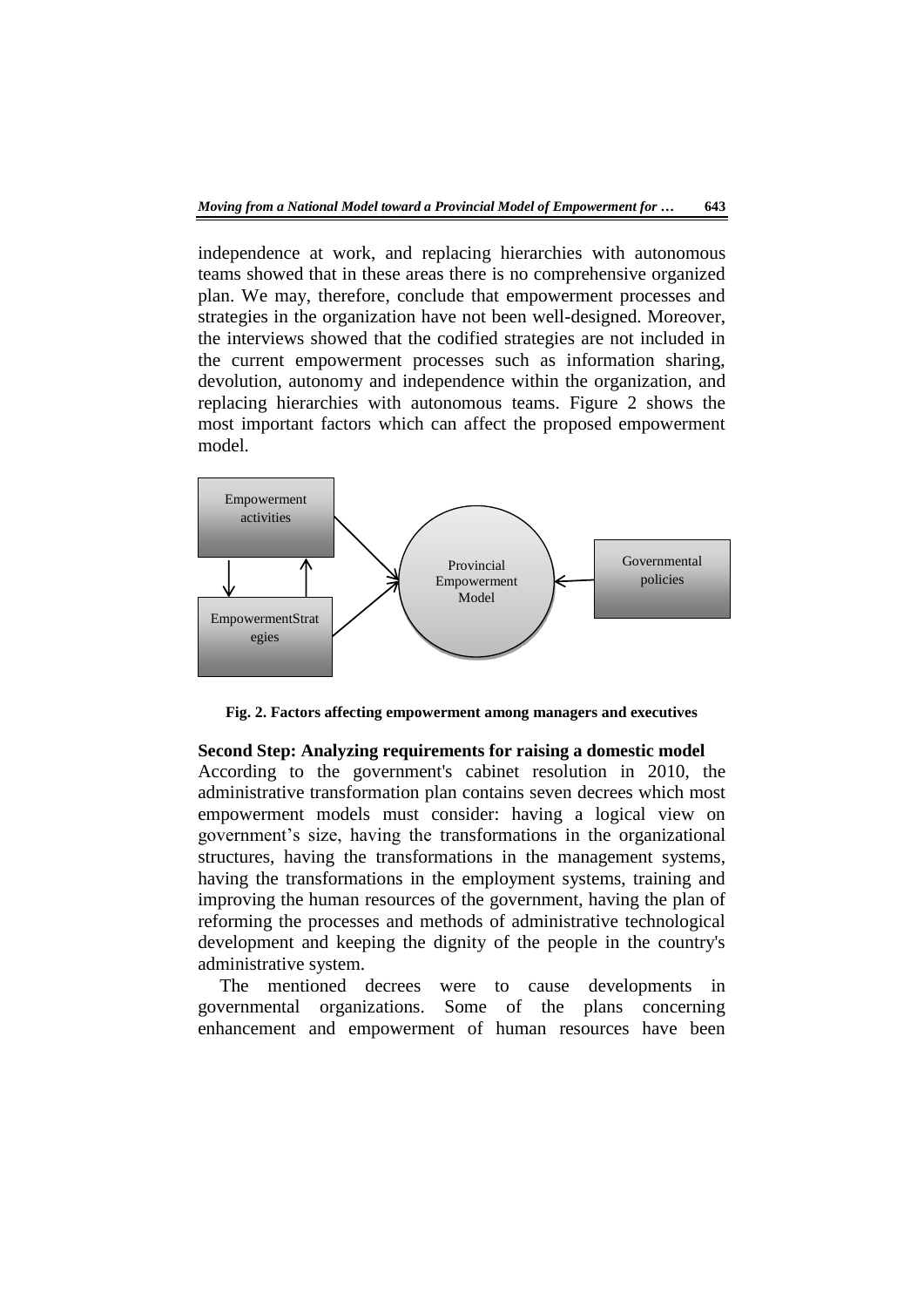codified, decreed and assigned, but they have not been constantly and coherently taken into consideration. Therefore, different models of human resources empowerment were examined. According to our findings and along with considering the regional and cultural conditions of the organization, we attempted to design an appropriate empowerment model to develop and enhance human resources empowerment among managers and executives.

### **Proposing a new domestic empowerment model**

In the proposed model, the empowerment scheme is considered as a function of the occupations, and the occupations themselves are categorized into three groups. The first group is the essentialprofessional jobs which are directly related to the mission of an organization. These jobs are vital to the organization and those individuals who apply for them should be highly motivated, occupationally satisfied and empowered. The second group of occupations is the staff-specialized which involves jobs such as planning, financial and human resources. The final group is the services jobs; although they influence the overall outcomes of the organization, due to the conditions they could be provided for short term or long term contracts with the employees.

Considering the three occupational groups, it is required to have three groups of empowerment incentives and strategies for the human resources of the organization. In addition, what seems to be the most important in the empowerment model is to know what factors are fundamental in these models; in this regard the most important factors that should be considered in the organization are the three transformation dimensions shown in figure 3. First, change the attitude of employees to manage their work and to take responsibility for its results. Second, change the work relationships in which team relationships are vital and the emphasis is on both factors of process and content of the job. Third, change the structure of the organization (i.e., strategies, operations and incentives to fit with the empowerment of human resources).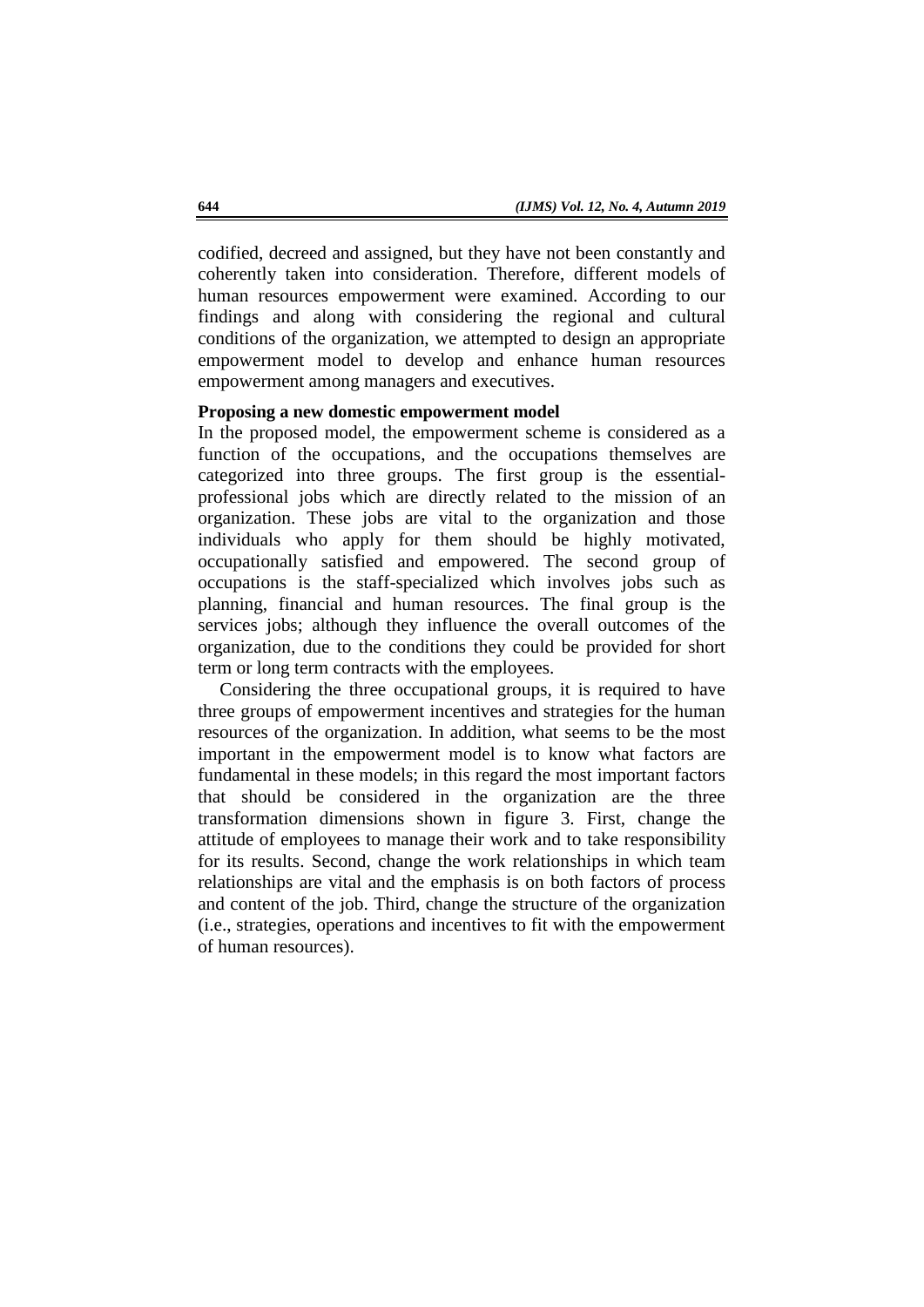

**Fig. 3. Levels of change to the human resources empowerment**

The finalized model of empowerment is based on the key elements illustrated in Figure 3. This model contains three fundamental variables of causal, mediator, and output which are under the influence of three factors of actuating, inhibiting and motivating. On the one hand, this model includes the actuating variables and on the other hand, it covers the inhibiting variables. There are other variables that influence the empowerment of human resources that we consider them as the following: *causal variables* such as change of attitude, responsibility bearing, moving from concentration to distraction, and financial resources; *mediator variables* which refer to the organization's general conditions and in particular to the current situations such as the involvement of employees in organizational information, the determination of the scope of autonomy, the creation of autonomous teams and capable management; and *output variables* which contain creativity, providence, responsibility bearing, flexibility, reduction of the tensions and stress in the working environment, development of the organizational structures, creation of a dependability atmosphere in the organization, interest in cooperating in teamwork. All the variables are specifically displayed in Figure 4.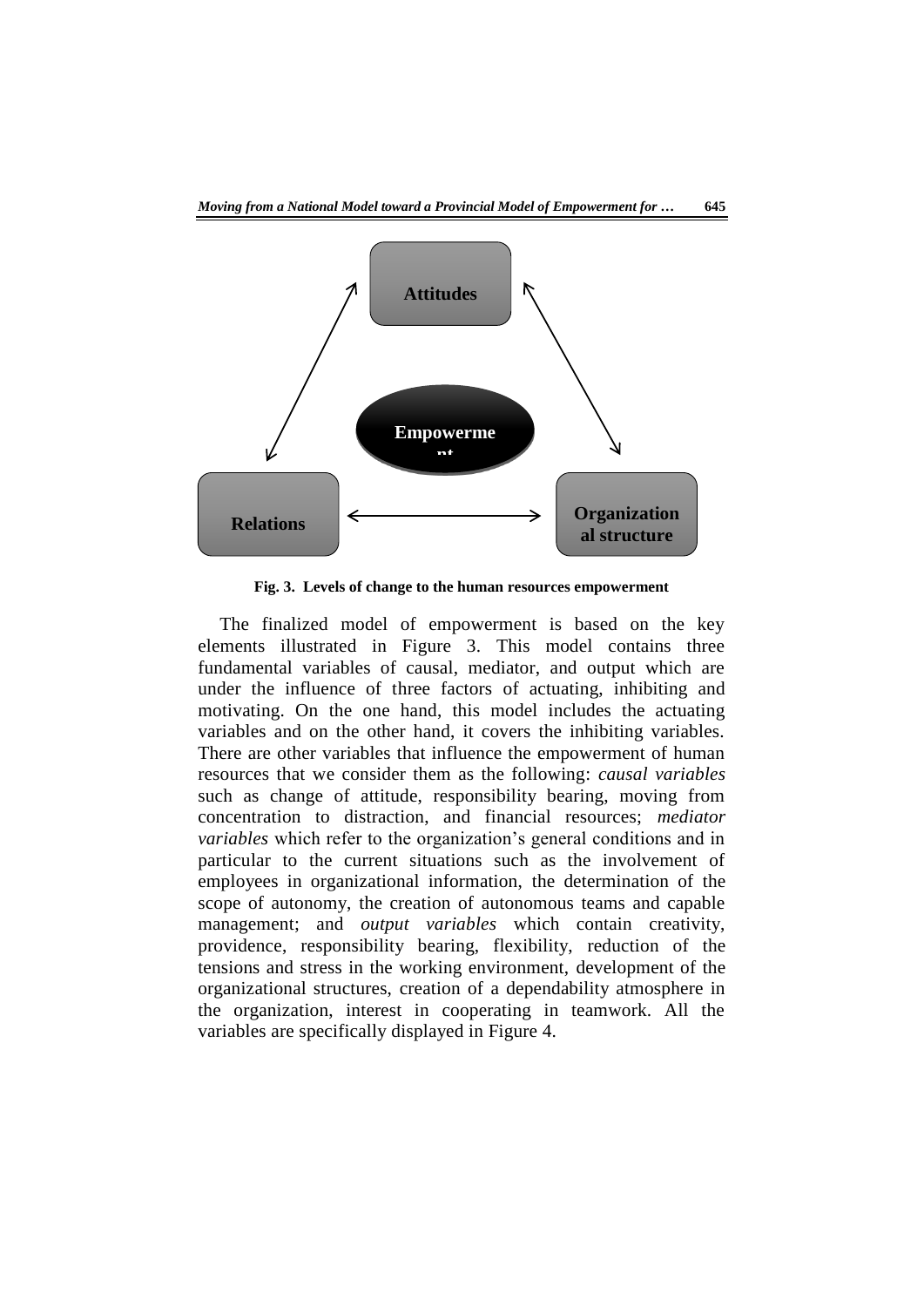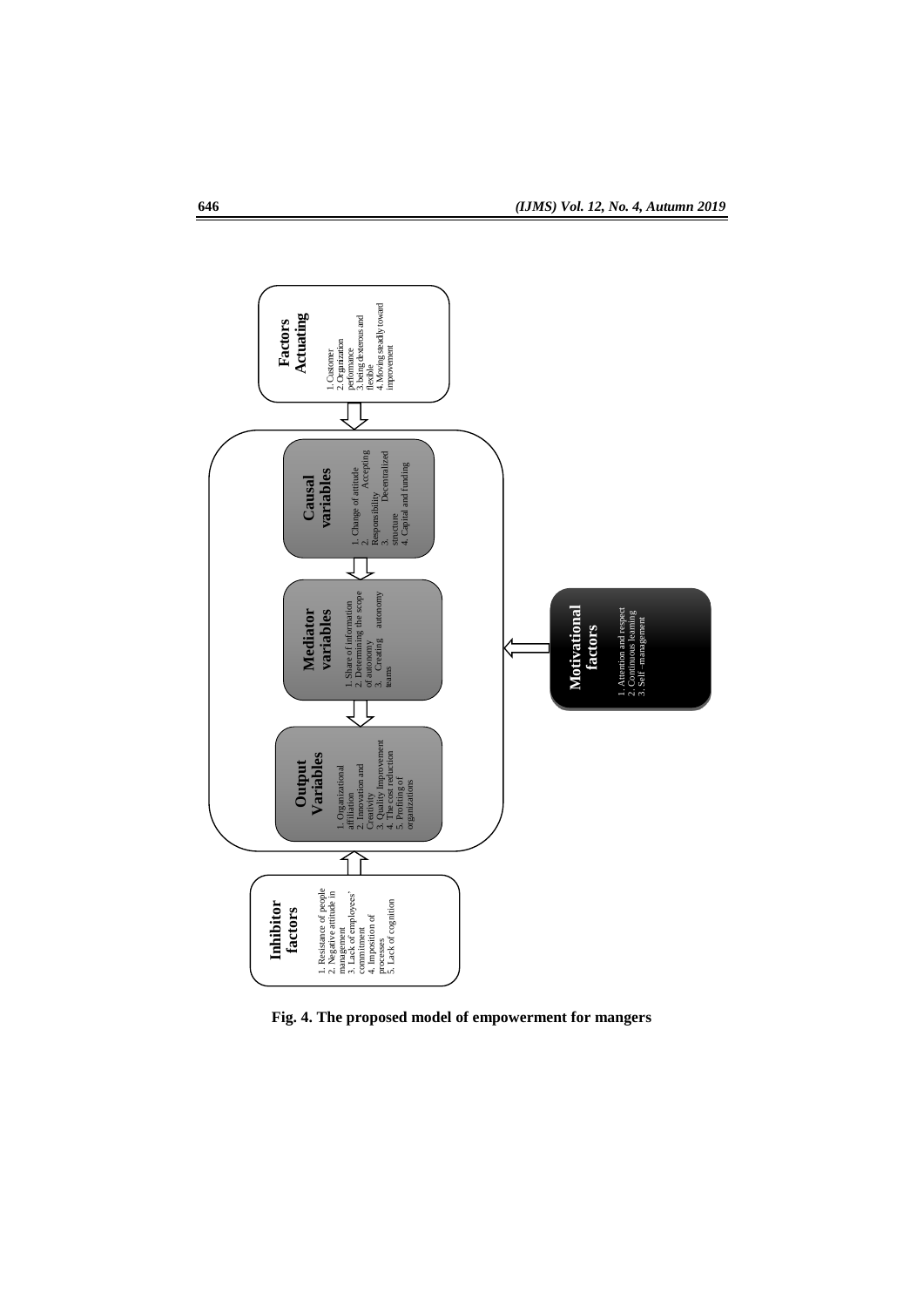# **Discussion and conclusion**

# **Activities**

Human resources empowerment is considered to be the essentiality of any organization. This is because the empowerment provides a competitive advantage for the organization and it would contribute to gain pre-eminence and excellence of the organization (Jose & Mampilly, 2014; Alvesson & Sveningsson, 2015; Kundu, Kumar & Gahlawat, 2019). Accordingly, in the study managers' empowerment level, empowerment plans and its presence/absence were investigated in the host organization based on two factors of empowerment activities and empowerment strategies in order to propose a provincial model of empowerment for managers and executives of this organization. The assessment of effective practical actions of human resources empowerment in 2014 and 2015 showed that although an official and bureaucratic attention has been paid to the positive empowerment activities in this organization, still there is a need to pay a particular scientific-based attention to the improper orders. Our focus on analyzing empowerment activities revealed two important factors that can significantly affect the manager empowerment. These factors were training courses and rewards.

Evaluation of the effectiveness of these activities showed that the training courses with the aim of motivating managers to enhance their empowerment did not lead to a better experience of empowerment history. As far as the professional trainings are not based on workplace demands and such foreground does not require these types of expertise, we would expect that they are not practically influential. The managers believed that even without these trainings they are able to fulfill their job responsibilities. Therefore, the content of these training courses must substantially reflect a good match with the current work-related demands to be accepted by the managers.

Further investigations indicated that the rewards are conferred to all of the managers, which would not develop a competitive climate and therefore would not lead to work motivation. Subsequently due to fact that the qualifications of the individuals would be neglected, it may negatively affect managers' empowerment. Thus, it would be highly recommended to apply a competitive pattern for distributing rewards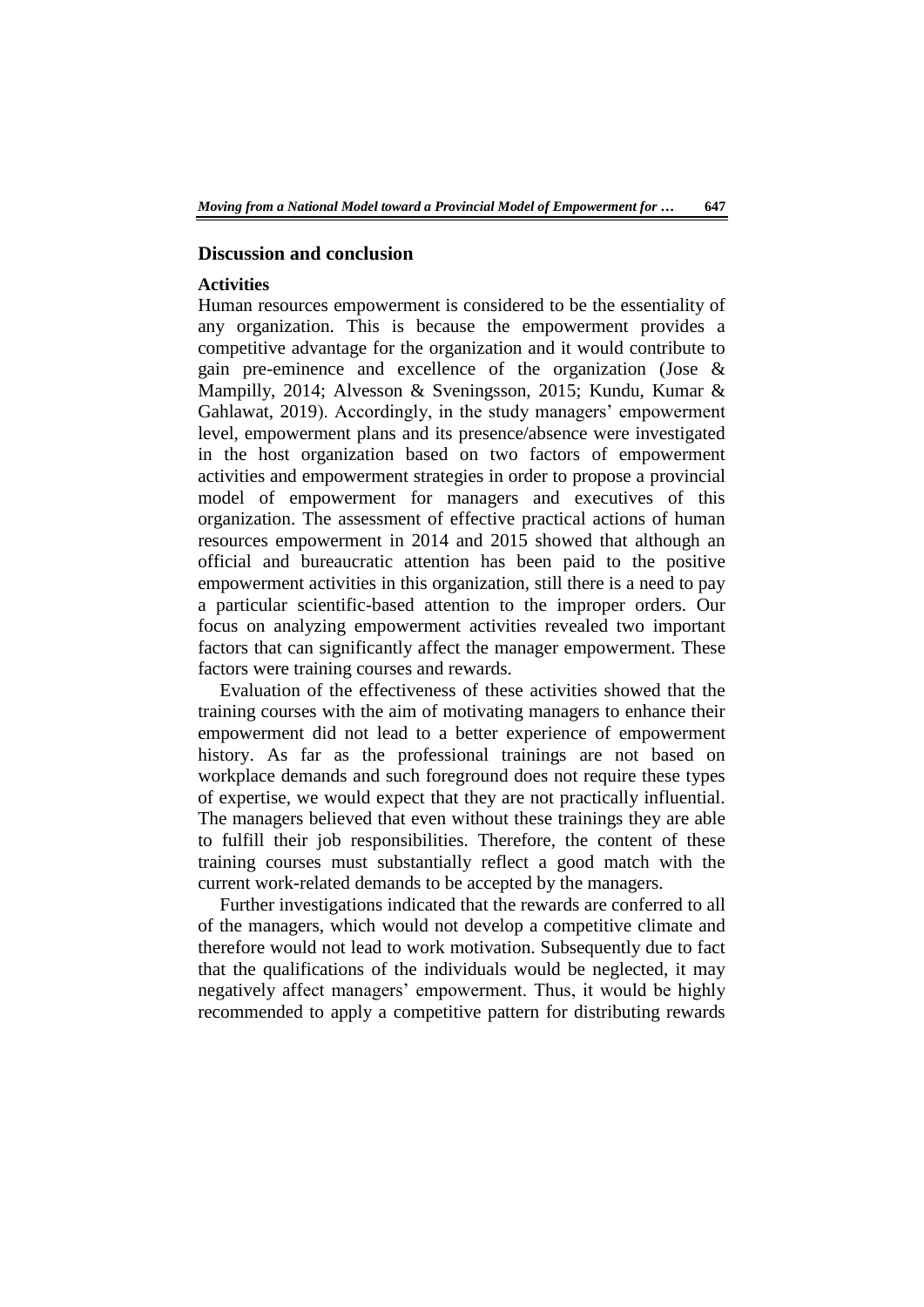based on competency of managers and link rewards to empowerment activities. The other important point is the style of rewarding and encouraging in this organization which is purely financial-based. The so-called rewarding would lead to motivation if they are in line with the needs of managers. As the needs of different managers might be different, thus the impact of rewarding on empowerment may vary from one to another. The need could be money, respect, promotion, or financial support to take part in the international conferences. We may, therefore, suggest the organization to move to the side of a needbased reward rather than a financial-based reward.

In general, due to the extracted points, first it is suggested that the professional training should be practical and demand-based and second, they should be encouraging and motivating. This potential professional training is more likely to result in improvements in job satisfaction, job efficiency of managers and may raise the notion among managers and staff that the organizational budget has been correctly spent.

#### **Strategies**

Investigating the strategies and processes of empowerment such as information sharing, devolution, autonomy and independence in work, and replacing autonomous teams with hierarchies showed that in this area there is no comprehensive codified plan. Therefore, the suitable processes and strategies in the organization have not been designed. Moreover, the interviews approved that the codifying strategies and the empowerment processes such as information sharing, devolution, autonomy and independence within the target organization, and replacing autonomous teams with hierarchies have been all neglected.

Furthermore, the detailed investigations showed that only devolution has received attention among the empowerment processes which by itself has happened based on personal preferences. However, to some extent, information sharing has been done, but those informed employees are not in the position to make decisions. Regarding this, Blanchard, Carlos and Randolph (2000) assert that information sharing will allow employees to identify their position in their organization. Information sharing has begun to enhance trustworthiness in the organization and break apart the traditional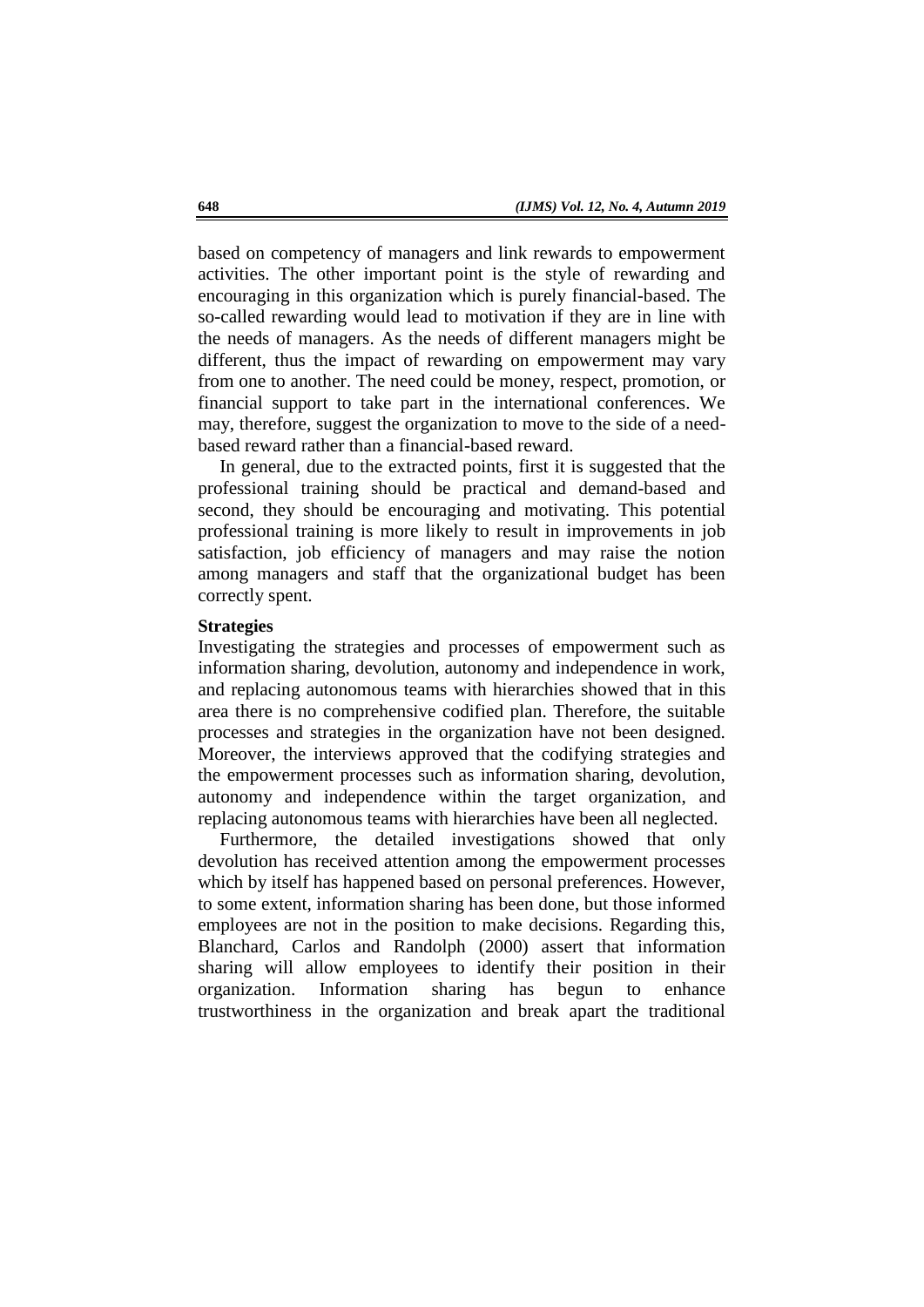hierarchal boundaries which, as a result, would lead to the enhancement of fulfilling the responsibilities. In addition, this study evidenced that there is no occupational autonomy and independence in the organization in the form of autonomous teams. However, there were specialized committees that had purely advisory roles, while in the autonomous teams a group of employees has specific responsibilities and carries out the occupational processes from the beginning to the end. They manage everything and design the responsibilities equally and fairly (Tune & Millett, 2017). The advantages of having autonomous teams would be providing job satisfaction, changing attitude, having commitment, having better communication between employees and managers, making decisions more efficient, improving operations, and reducing the costs of the organization (Tune & Millett, 2017; Stray, Moe, & Hoda, 2018).

Setting new empowerment strategy should be welcomed by at least top organizational managers. Otherwise, even subordinates may never try to support and follow these strategies. In doing so, the belief of senior managers in the necessity of codification of empowerment plans and their commitment to the earnestness is a central topic. The senior managers of the organization could show their commitment to the empowerment plan and finally to the organization in three ways: First, to create a positive organizational climate to empower the human resources; second, to support a systematic process of human resources empowerment based on the national model; and third, to respect the human values and to align organizational goals with individual goals (Iranian Empowerment Foundation of human Resources, 2008).

Some topics such as setting clear goals and involving employees in the codification process, having clear expectations, trusting employees, paying attention to the interests of individuals, appreciating the employees, sharing information publicly, having close communication, and accepting the errors would help the senior managers to establish these empowerment strategies (AL-Rousan, 2014; Tune & Millett, 2017). Thus, our studied organization needs to focus on practical empowerment strategies and, at the same time, develops these strategies at different organizational levels.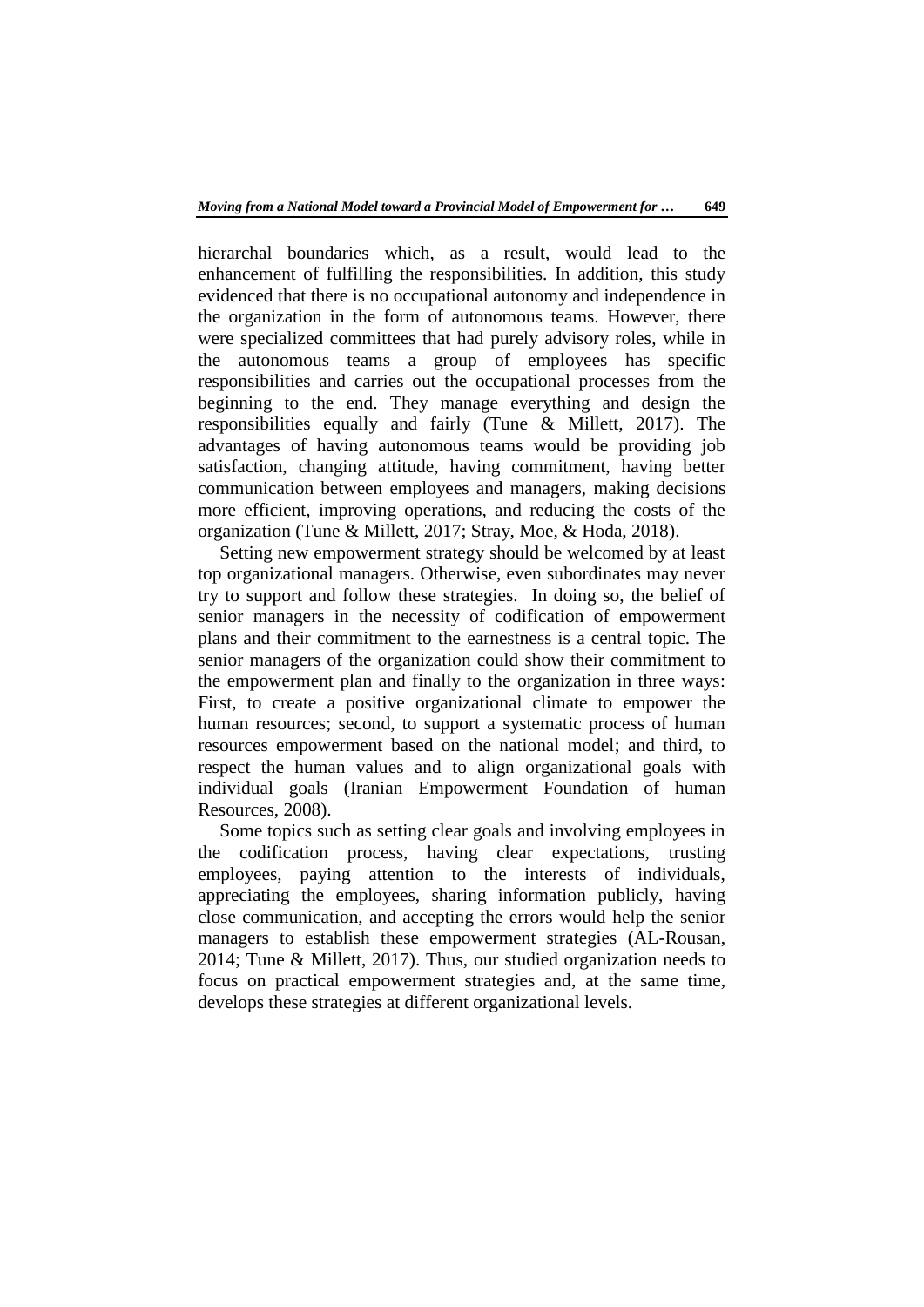#### **Proposed model**

The proposed model is completely based on the data gained from the content analysis and semi-structured interviews with top managers and organizational executives. From one side, this model focuses on the importance and contributions of empowerment activities and strategies and, from the other side, it precisely pays attention to the organizational culture, climate and managers' beliefs. The most important benefit of this provincial model is its multidimensional attention to the activities and strategies of empowerment from a governmental point of view and managerial point of view, simultaneously. The second benefit is that this model strives to personalize the activities and strategies identified in previous research for a specific organization in order to approach the theoretical and practical lines in empowerment domain. The final benefit of this model is to give an example of the importance of local and regional factors that can influence organizational managers' empowerment. This is in line with the finding of Koberg, Boss, Senjem & Goodman (1999) that both the managers and the employees would be benefiting from the empowerment advantages. According to their findings, empowerment would provide self-sufficiency, freedom and skills improvement for employees to have the opportunity for development and efficiency and, on the other hand, by providing highly motivated and skilled employees, the managers would be able to react properly to the dynamic competitive environment.

# **Suggestions for future studies**

This study is based on a qualitative approach in gathering and analyzing the data. We suggest future researchers to replicate our results with more complex research approaches that include more quantitative methods. In addition, we recommend future studies to collect data from the subordinates of the managers to assess the efficiency of these programs from both managers and their employees simultaneously.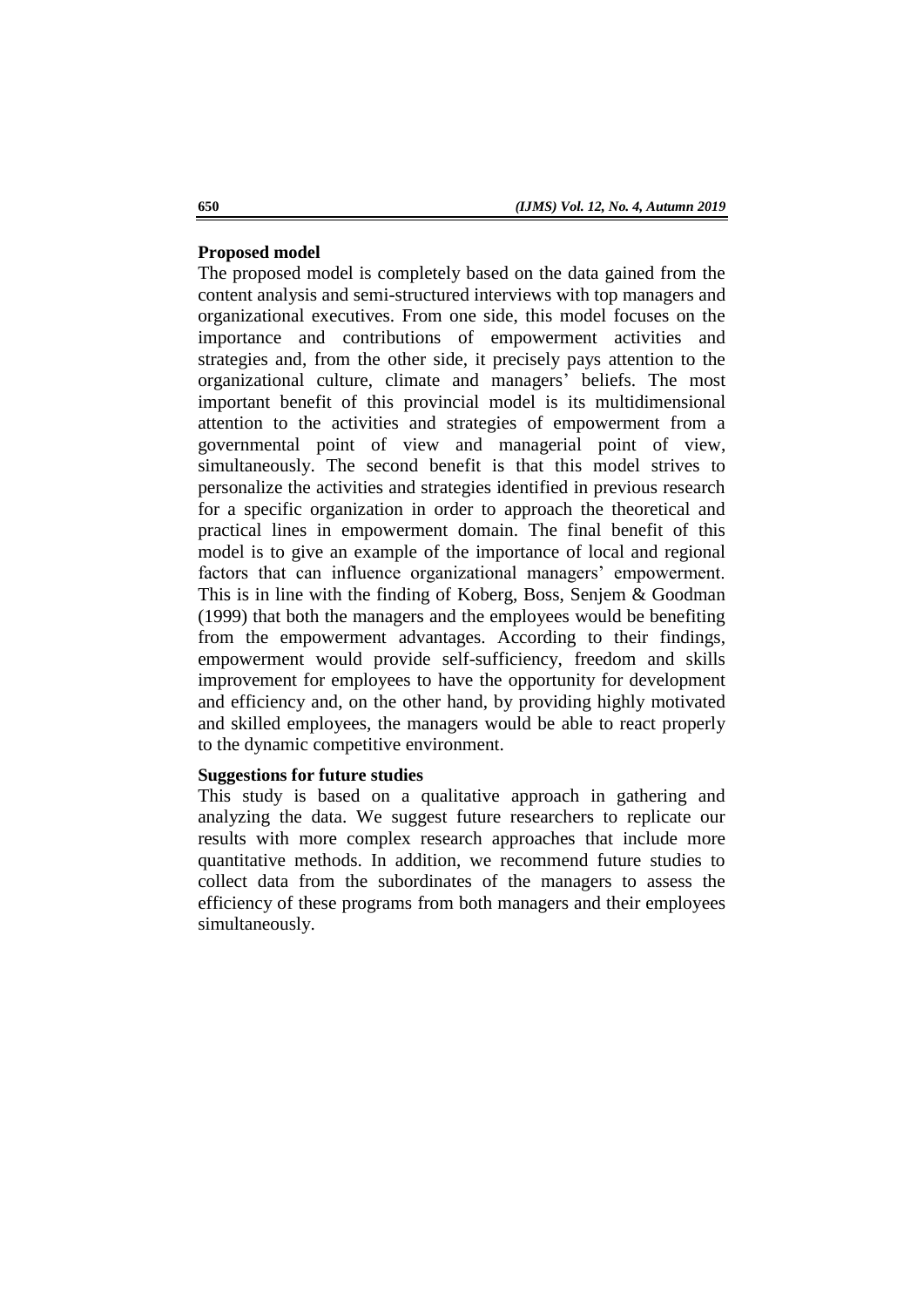#### **References**

- AL-Rousan, M. A. (2014). The Relationship between the management information system and the administrative empowerment (A field study on the Jordanian banking sector). *International Journal of Business, Humanities and Technology*, *4*(3), 121-129.
- Ambad, S. N. A., & Bahron, A. (2012). Psychological empowerment: The influence on organizational commitment among employees in the construction sector. *Journal of Global Business Management*, *8*(2), 73.
- Akbari, M., Hosseini, S. M., & Ziyae, B. (2016). Human resource development: A model for agricultural faculty members in Iran. *International Journal of Agricultural Management and Development (IJAMAD)*, *6*(2), 131-143
- Alvesson, M., & Sveningsson, S. (2015). *Changing organizational culture: Cultural change work in progress*. London and New York: Routledge.
- Baird, K., & Wang, H. (2010). Employee empowerment: Extent of adoption and influential factors. *Personnel Review*, *39*(5), 574-599.
- Beer, V. (1991). Guerilla tactics for employee empowerment. *Performance Improvement Quarterly*, *4*(4), 62-70.
- Bruna, M. G., Chanlat, J. F., & Chauvet, M. (2017). Conducting a diversity policy as a management change agent: A key issue to an organization's performance. *Management and Diversity: Thematic Approaches* (pp. 37-57). Emerald Publishing Limited.
- Blanchard, K., Carlos, J. P., & Randolph, A. (2001). *Empowerment takes more than a minute*. Berrett-Koehler Publishers. San Francisco, California
- Blanchard, K. Carlos, J. Randolph, A. (2000). *Three keys of empowering*. Translated into Persian by: Fazlollah Amini. Tehran: Fara.
- Conger, J. A., & Kanungo, R. N. (1988). The empowerment process: Integrating theory and practice. *Academy of management review*, *13*(3), 471-482.
- Chua, R. Y. J., & Iyengar, S. S. (2006). Empowerment through choice? A critical analysis of the effects of choice in organizations. *Research in organizational behavior*, 27, 41-79.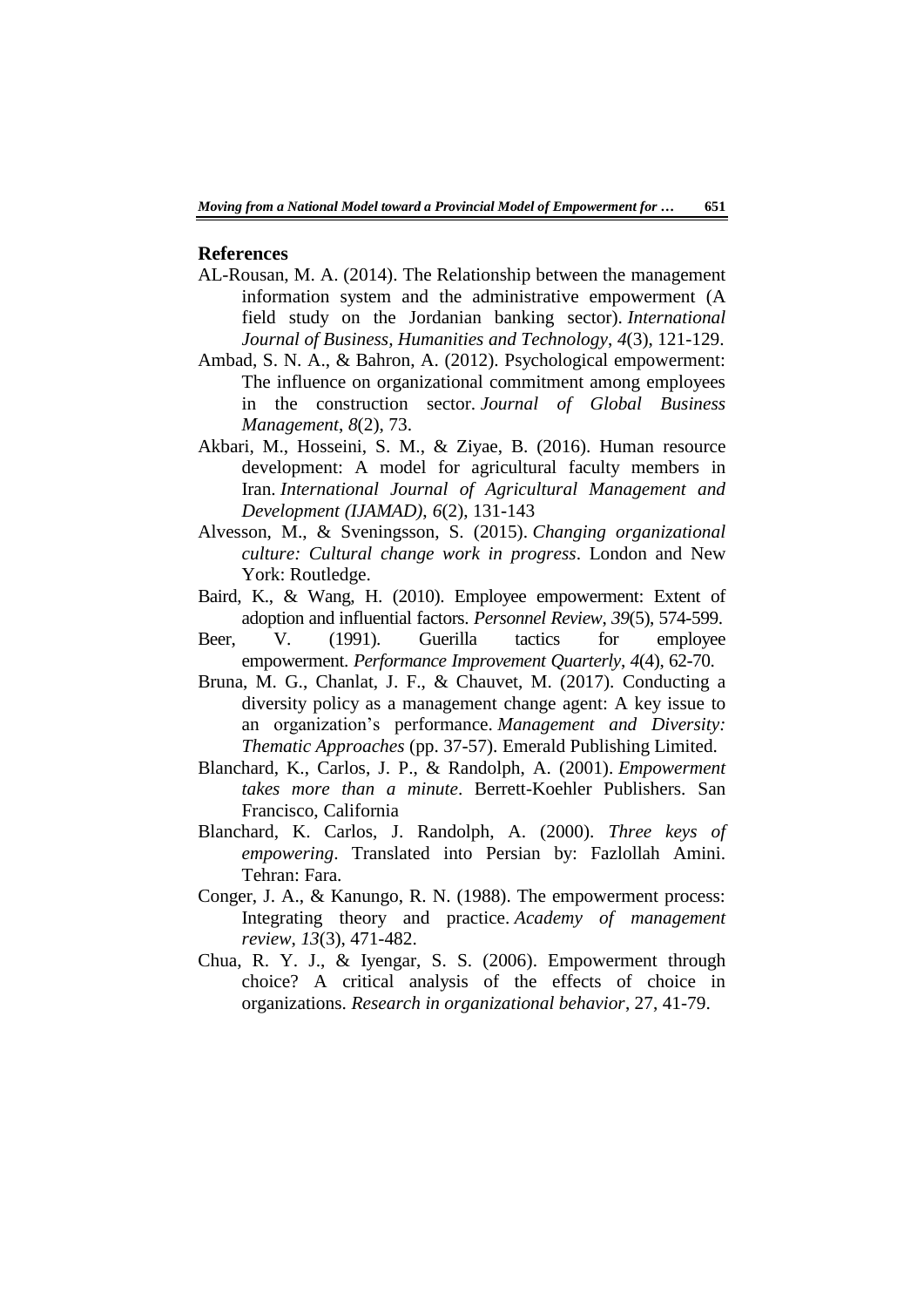- Chow, I. H. S. (2018). The mechanism underlying the empowering leadership-creativity relationship. *Leadership & Organization Development Journal*, *39*(2), 202-217.
- Daronkolaee, M. A., Esmaeili, M. R., & Nikaeen, Z. (2014). The relationship between dimensions of empowerment and performance of physical education teachers of the city of Tehran. *Annals of Biological Research*, *5*(1), 148-154.
- Davari, A., & Rezaee, H. R. (2003). *Employees Empowerment*, Car industry. No: 60. (In Persian).
- Delgoshaei, B., Tabibi, J., & Pahlavan, P. (2007). Designing a human resource development model for the health sector of Iran, *Journal of Research in Medical Sciences. 31*(4). 317-325. (In Persian).
- Davis, M. C. & Coan, P. (2015). Organizational change. In J. Robertson & J. Barling, (Eds.), *the Psychology of Green Organizations* (pp. 244-274). Oxford University Press, Oxford
- Fawcett, S. B., White, G. W., Balcazar, F. E., Suarez-Balcazar, Y., Mathews, R. M., Paine-Andrews, A., ... & Smith, J. F. (1994). A contextual‐behavioral model of empowerment: Case studies involving people with physical disabilities. *American Journal of Community Psychology*, *22*(4), 471-496.
- Foy, N. (1997). *Empowering people at work*. Cambridge: Gower Publishing.
- Gilpin-Jackson, Y. (2017). Participant experiences of transformational change in large-scale organization development interventions (LODIs). *Leadership & Organization Development Journal*, *38*(3), 419-432.
- Hendry, C. & Pettigrew, A. M. (1990). Human Resource Management: An agenda for the 1990s*. International Journal of Human Resource Management*, *1*(1), 17–43.
- Hodavand, S., & Sadegian, S. (2007). Effective structure in employees empowering, *Tadbir*, *18*(180), 3-15. (In Persian).
- Jose, G., & Mampilly, S. R. (2014). Psychological empowerment as a predictor of employee engagement: An empirical attestation. *Global Business Review*, *15*(1), 93-104.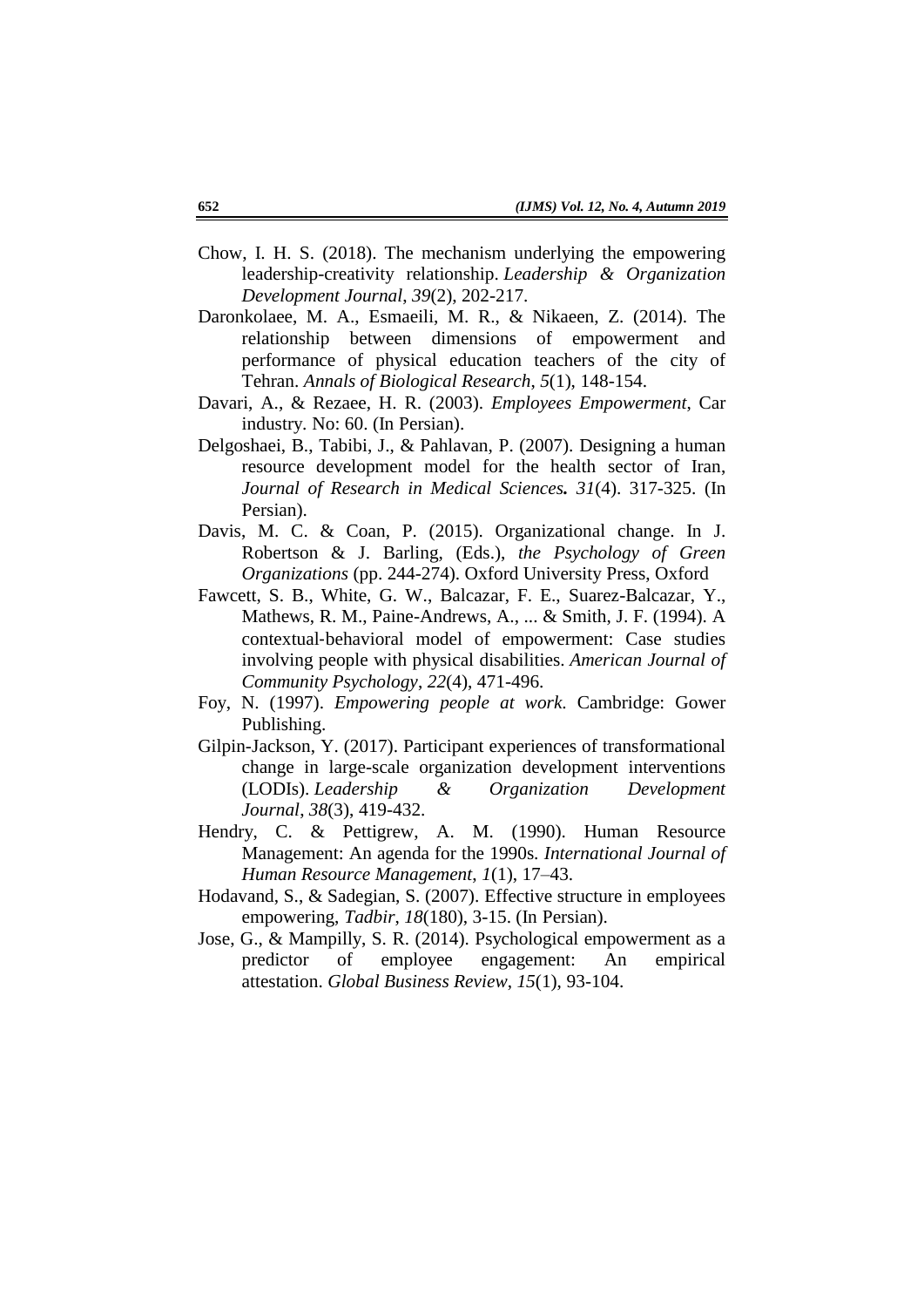- Iranian Empowerment Foundation of Human Resources (2008). *Human Resources Empowerment,* Isfahan: Andishe Gostar. (In Persian).
- Isaksson, U., Hajdarevic, S., Abramsson, M., Stenvall, J., & Hörnsten, A. (2014). Diabetes empowerment and needs for selfmanagement support among people with type 2 diabetes in a rural inland community in northern Sweden. *Scandinavian journal of caring sciences*, *29*(3), 521-527.
- Israel, B. A., Checkoway, B., Schulz, A., & Zimmerman, M. (1994). Health education and community empowerment: Conceptualizing and measuring perceptions of individual, organizational, and community control. *Health education quarterly*, *21*(2), 149-170.
- Koberg, C. S., Boss, R. W., Senjem, J. C., & Goodman, E. A. (1999). Antecedents and outcomes of empowerment: Empirical evidence from the health care industry. *Group & organization management*, *24*(1), 71-91.
- Kundu, S. C., Kumar, S., & Gahlawat, N. (2019). Empowering leadership and job performance: mediating role of psychological empowerment. *Management Research Review*, *42*(5), 605-624.
- Krippendorff, K. (2004). *Content analysis: An introduction to its methodology*  $(2^{nd}$  ed.). Thousand Oaks, CA: Sage.
- Leonard, S., Lewis, R., Freedman, A., & Passmore, J. (2013). *Handbook of the psychology of leadership, change, and organizational development*. John Wiley & Sons. US
- Meyerson, G., & Dewettinck, B. (2012). Effect of empowerment on employees' performance. *Advanced Research in Economic and Management Sciences*, *2*(1), 40-46.
- Monfared, N., & Zamani, G. H. (2005). Evaluation of improvement plans of human resources in agriculture organizations, *Journal of agriculture sciences and natural resources. 12*(6), 49-59. (In Persian).
- Maitland, A., & Thomson, P. (2014). *Future Work (Expanded and Updated): Changing organizational culture for the new world of work*. Springer, Palgrave Macmillan publisher, UK
- Nauman, S., Khan, A. M., & Ehsan, N. (2010). Patterns of empowerment and leadership style in project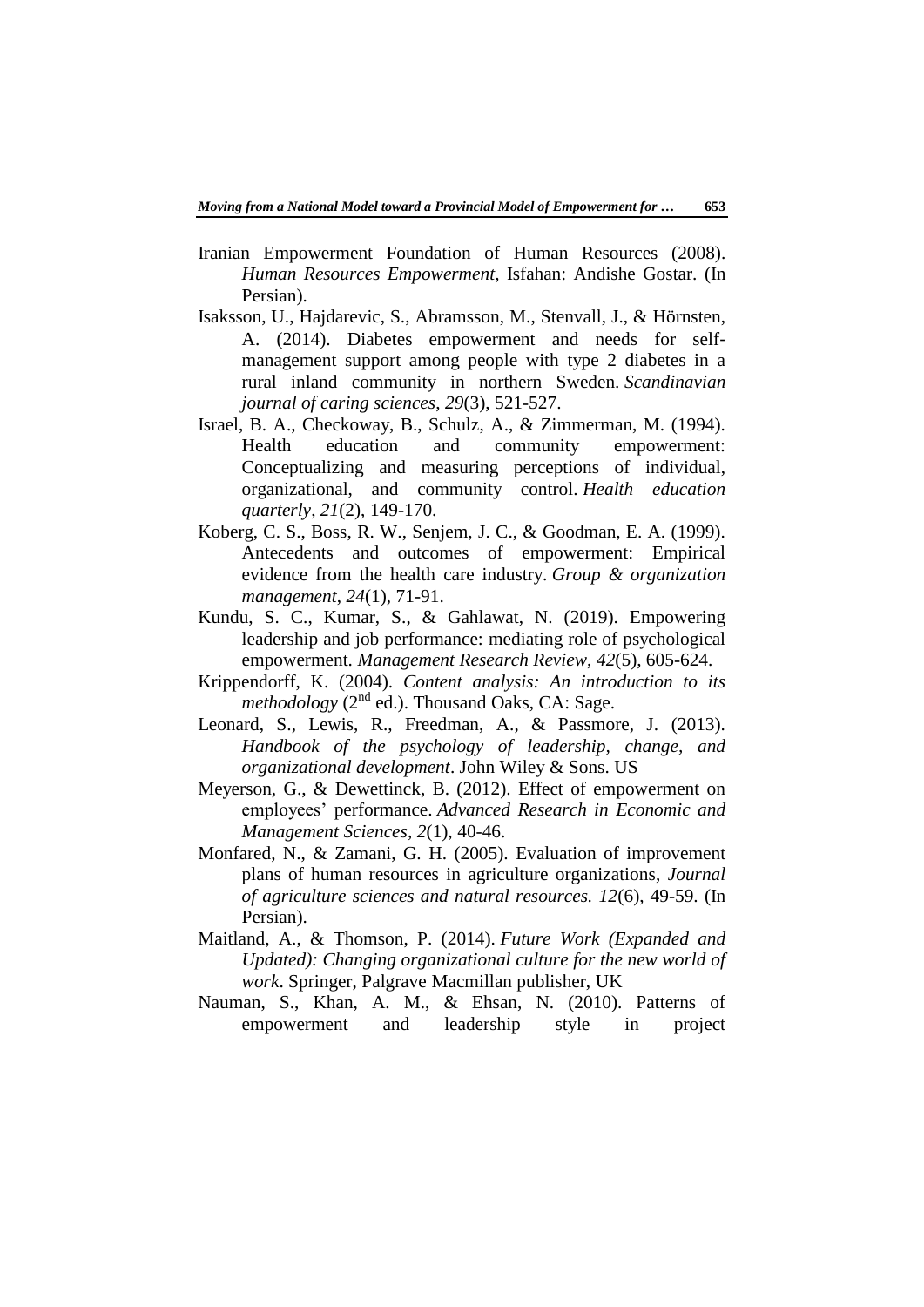environment. *International Journal of Project Management*, *28*(7), 638-649.

- Ongori, H. (2009). Managing behind the scenes: A view point on employee empowerment. *African Journal of Business Management*, *3*(1), 009-015.
- Page, N., & Czuba, C. E. (1999). Empowerment: What is it? *Journal of extension*, *37*(5), 1-5.
- Pines, E. W., Rauschhuber, M. L., Cook, G. D, Norgan, G. N., Canchola, L., Richardson, C., & Jones, M. E. (2014). Enhancing resilience, empowerment, and conflict management among baccalaureate students: Outcomes of a pilot study. *The Journal of Nurse Educator. 39*(2), 85-90.
- Pigeon, M., Montani, F., & Boudrias, J. S. (2017). How do empowering conditions lead to empowered behaviours? Test of a mediation model. *Journal of Managerial Psychology*, *32*(5), 357-372.
- Papaioannou, A., Vamvoukaki, M., Kriemadis, T., Vrondou, O., & Kourtesopoulou, A. (2011). The Relationship between human resource empowerment and organizational performance in fitness clubs. In *Proceedings of the 19th Congress of the European Association for Sport Management, Madrid, Spain September*.
- Rappaport, J. (1984). Studies in empowerment: Introduction to the issue. *Prevention in Human Services, 3,*(2-3), 1-7.
- Rafiq, M., & Ahmed, P. K. (1998). A contingency model for empowering customer-contact services employees. *Management decision*, *36*(10), 686-693.
- Razavieh, A. (2015). *Research methods in behavioral and educational sciences*. Shiraz: Shiraz University Press.
- Solomon, B. B. (1976). *Black empowerment: Social work in oppressed communities*. New York: Columbia University Press.
- Smith, S. M. (2008). The impact of structural empowerment on project manager's organizational commitment. *Journal of Academy of Business and Economics*, *8*(1), 1-7.
- Spreitzer, G. M. (1995). Psychological empowerment in the workplace: Dimensions, measurement, and validation. *Academy of Management Journal*, *38,*(5): 1442-1465.